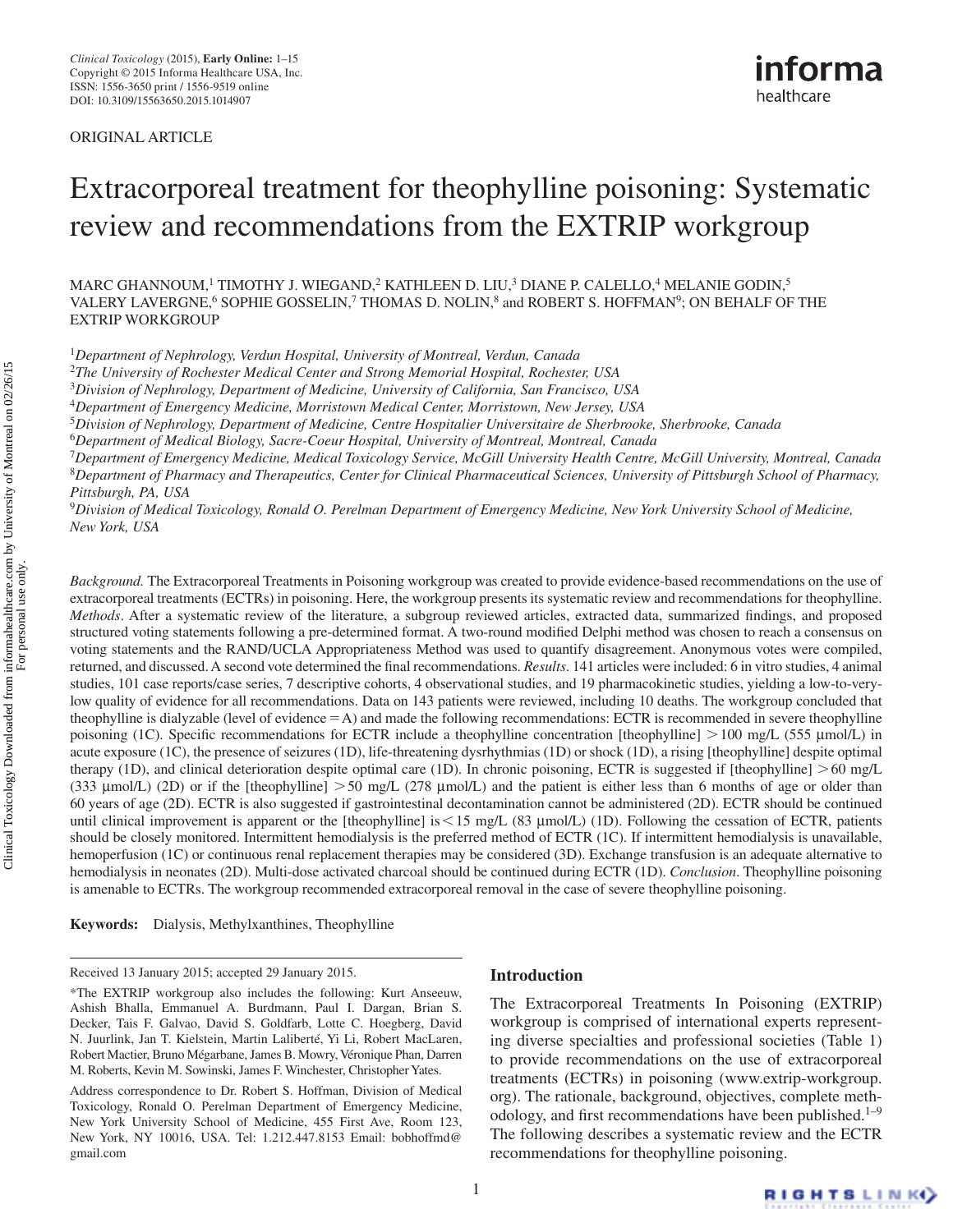<span id="page-1-0"></span>

| Acute Dialysis Quality Initiative                                       | European Renal Best Practice                            |
|-------------------------------------------------------------------------|---------------------------------------------------------|
| American Academy of Clinical Toxicology                                 | European Society For Emergency Medicine                 |
| American College of Emergency Physicians                                | European Society of Intensive Care Medicine             |
| American College of Medical Toxicology                                  | French Society of Intensive Care                        |
| American Society of Nephrology                                          | German Society of Nephrology                            |
| American Society of Pediatric Nephrology                                | Indian Society of Critical Care Medicine                |
| Asia Pacific Association of Medical Toxicology                          | INDO-US Emergency & Trauma Collaborative                |
| Association of Physicians of India                                      | International Pediatric Nephrology Association          |
| Australian and New Zealand Intensive Care Society                       | International Society of Nephrology                     |
| Australian and New Zealand Society of Nephrology                        | Latin American Society of Nephrology and Hypertension   |
| Brazilian Association of Information Centres and Toxicologic Assistance | National Kidney Foundation                              |
| Brazilian Society of Nephrology                                         | Pediatric Continuous Renal Replacement Therapy          |
| Brazilian Society of Toxicology                                         | Pediatric Critical Care Medicine                        |
| Canadian Association of Poison Control Centres                          | Quebec Association of Emergency Physicians              |
| Canadian Association of Emergency Physicians                            | Quebec Association of Specialists in Emergency Medicine |
| Canadian Society of Nephrology                                          | Quebec Society of Nephrology                            |
| Chinese College of Emergency Physicians                                 | Renal Association                                       |
| <b>Chinese Medical Doctor Association</b>                               | Society of Critical Care Medicine                       |
| European Association of Poison Centres and Clinical Toxicologists       | Spanish Clinical Toxicology Foundation                  |

# **Pharmacology and pharmacokinetics**

Theophylline (1,3-dimethylxanthine) is a plant-derived methylxanthine compound, similar to caffeine (1,3,7 trimethylxanthine), paraxanthine (1,7-dimethylxanthine), and theobromine (3,7-dimethylxanthine). Theophylline is used for the treatment of bronchospasm from asthma and chronic obstructive pulmonary disease (COPD), neonatal apnea, lethargy, and weight loss. While typically used orally, an intravenous water-soluble salt (aminophylline; 85% of anhydrous theophylline) is also available.

Theophylline is a small molecule (180 Da) and is approximately 40–60% protein-bound, although this is reduced in infants and patients with cirrhosis and uremia[.10](#page-10-2) Following ingestion, theophylline is well absorbed with up to 90% oral bioavailability and distributes into an apparent volume of approximately 0.5 L/kg ([Table 2\)](#page-1-1). Peak serum concentrations are achieved within 1–2 h following therapeutic dosing, but this is slowed by the presence of food and in modifiedrelease preparations[.11](#page-10-3) Theophylline undergoes extensive hepatic metabolism, primarily mediated by cytochrome P450 enzymes (CYPs). There is considerable inter-individual variability depending on age and comorbidities, which can be further enhanced by CYP inducers (e.g., smoking,

phenytoin, and phenobarbital) or reduced by CYP inhibi-tors (e.g., cimetidine and macrolides).<sup>[12,](#page-10-4)[13](#page-10-5)</sup> Less than  $10\%$ of ingested theophylline is excreted unchanged by the kidneys (renal clearance  $\leq 10$  mL/min).<sup>14</sup> The half-life with therapeutic dosing in adult non-smokers is approximately 8–11 h, with an endogenous total body clearance of 40–60 mL/min, $15-21$  although clearance can be markedly lowered in overdose because of a change to zero-order elimination at high concentrations [typically over 60 mg/L (333  $\mu$ mol/L)].<sup>22</sup> The therapeutic range for theophylline is 5–15 mg/L (28–83 µmol/L). The pharmacokinetics of caffeine and other methylxanthines are similar to theophylline although caffeine has a slightly larger apparent volume of distribution and a shorter elimination half-life.<sup>23</sup> In infants, the half-life of both theophylline and caffeine is substantially prolonged.<sup>[24](#page-10-11)</sup>

Methylxanthines produce their therapeutic effects by increasing the release of endogenous catecholamines and antagonizing the effects of adenosine. This leads to both an increase in adrenergic tone with stimulation of both  $\beta_1$  and  $\beta_2$  adrenergic receptors, as well as a modulation of adenosine's effects on promoting histamine release. At toxic doses, methylxanthines also inhibit phosphodiesterases, thereby preventing the degradation of cyclic AMP.

<span id="page-1-1"></span>**Table 2.** Theophylline: physicochemical and toxicokinetic data.

|                           | Theophylline                              | Caffeine                                  |  |  |
|---------------------------|-------------------------------------------|-------------------------------------------|--|--|
| Molecular mass            | 180.2 Da                                  | 194 Da                                    |  |  |
| Conversion                | $1 \text{ mg/L} = 5.55 \text{ \mu}$ mol/L | $1 \text{ mg/L} = 5.15 \text{ \mu}$ mol/L |  |  |
| Protein binding           | 50%                                       | 35%                                       |  |  |
| Oral bioavailability      | $> 90\%$ (therapeutic)                    | $>90\%$                                   |  |  |
| Volume of distribution    | $0.5$ L/kg                                | $0.7$ L/kg                                |  |  |
| Elimination half-life     | Neonates: 30 h                            | Neonates: 80 h                            |  |  |
|                           | Adults: 8-10 h                            | Adults: 2.5–4.5 h                         |  |  |
| Therapeutic concentration | 5-15 mg/L (28-83 µmol/L)                  | N/A                                       |  |  |
| Toxic concentration       | $>$ 25 mg/L (139 µmol/L)                  | $>$ 30 mg/L (155 µmol/L)                  |  |  |
| Toxic dose                | $>15$ mg/kg                               | $>15$ mg/kg                               |  |  |
| Lethal dose               | $>100 \text{ mg/kg}$                      | $>150$ mg/kg                              |  |  |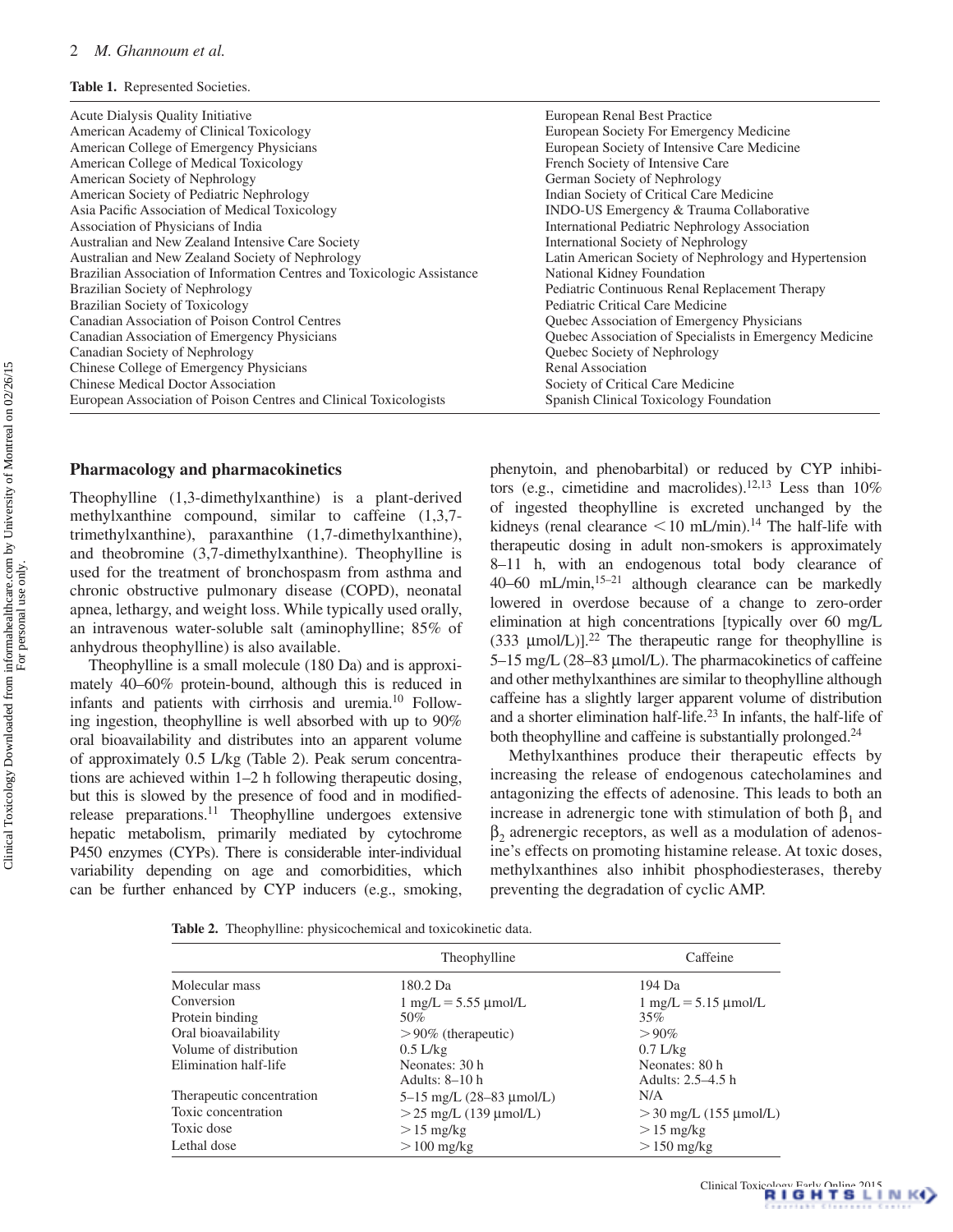#### **Overview of theophylline poisoning**

Due to the superior therapeutic index of selective  $\beta_2$  agonists, the use of theophylline has decreased substantially over the past 20 years. Data from the US National Poisoning Data System in 2012 show only 218 exposures and 3 deaths related to theophylline<sup>25</sup> compared with 6744 exposures and 38 deaths in 1991.<sup>[26](#page-10-13)</sup> Despite this, theophylline is used with higher frequency in some countries outside the US and new indications for its use are emerging,  $27-29$  $27-29$  $27-29$  so there remains a potential concern for toxicity.

Methylxanthine poisoning affects multiple organ systems. Early signs and symptoms of acute overdose include anorexia, nausea, and vomiting. As concentrations rise, severe and protracted vomiting can occur. Cardiovascular effects include hypotension, sinus tachycardia, and various atrial and ventricular dysrhythmias. Supraventricular tachycardia, atrial fibrillation, multifocal atrial tachycardia, premature ventricular contractions, and, finally, ventricular tachycardia may occur. Hyperventilation can result in respiratory alkalosis and respiratory fatigue. Methylxanthine concentrations in the cerebrospinal fluid correlate with those in plasma.<sup>30,[31](#page-10-17)</sup> Central nervous system stimulation is a hallmark of methylxanthine toxicity with headache, anxiety, tremor, irritability, agitation, and seizures occurring as concentrations increase. Theophylline is one of the few causes of true toxin-induced status epilepticus, due to adenosine antagonism.<sup>[32](#page-10-18)</sup> In chronic toxicity, cardiovascular and neurological manifestations predominate over gastrointestinal findings[.33,](#page-10-19)[34](#page-10-20) Hypokalemia is caused by b-adrenergic receptor-mediated intracellular shift and can contribute, when severe, to both cardiac and neuromuscular complications. Metabolic acidosis with lactate accumulation and excessive metabolic activity is common in overdose. Hyperglycemia and leukocytosis are common presenting findings as well.<sup>[35](#page-10-21)[,36](#page-10-22)</sup>

The relationship between the serum theophylline concentration ([theophylline]) and symptoms is controversial. Although most studies have suggested a relationship especially in acute poisoning,  $34,36-45$  $34,36-45$  $34,36-45$  others have either failed to identify a correlation or observed toxicity at lower concentrations.[33](#page-10-19)[,44](#page-11-1)[,46–](#page-11-2)[48](#page-11-3)

General supportive therapies are the mainstay of theophylline poisoning as no specific antidote exists. After attention to airway, breathing, and circulation, care should be aimed at maintaining normal hemodynamics and preventing clinical decompensation in patients at risk for severe toxicity. The treatment of specific complications such as ventricular dysrhythmias, hypotension, intractable vomiting, and seizures are reviewed in depth elsewhere[.49,](#page-11-4)[50](#page-11-5) Judicious potassium replacement may be required to prevent worsening cardiac conduction defects, although rebound hyperkalemia has been described once the theophylline concentration normal-izes.<sup>[51](#page-11-6)</sup> Decontamination, with activated charcoal, has both theoretical and clinical utility.<sup>52</sup> Multi-dose activated charcoal (MDAC) enhances elimination of theophylline through "gut dialysis."[53–](#page-11-8)[55](#page-11-9) Unfortunately, its administration is often limited by intractable vomiting  $37,51,56$  $37,51,56$  $37,51,56$  in particular when the [theophylline] is  $>$  50 mg/L (278 µmol/L).<sup>[57](#page-11-11)</sup>

More definite theophylline elimination may be provided by extracorporeal purification, although the exact indications remain imprecise. Some recommendations are based on an elevated [theophylline] regardless of symptoms, that is,  $> 80-100$  mg/L (444–555 µmol/L),<sup>49,[50,](#page-11-5)[58–](#page-11-12)60</sup> although others have suggested different cut-offs such as 150 mg/L (833  $\mu$ mol/L),  $61 > 40-60$  $61 > 40-60$  mg/L (222-333  $\mu$ mol/L) in chronic overdose,[50,](#page-11-5)[58](#page-11-12)–[61](#page-11-14) and a lower threshold for extremes of age.[58,](#page-11-12)[59](#page-11-15) ECTR has also been suggested in the presence of significant dysrhythmias, seizures, mental status changes, or hypotension, irrespective of the [theophylline] or chronicity of exposure.[50](#page-11-5),[58](#page-11-12)[–60](#page-11-13) Some recommendations include a combined approach based on both the [theophylline] and the presence of either severe symptoms (seizures, sustained hypotension and ventricular dysrhythmias),<sup>49</sup> failure to administer MDAC,<sup>[50,](#page-11-5)61</sup> serious comorbidities or coexisting conditions [COPD, end-stage renal disease (ESRD), and liver failure], or any extremes in age. $50$  Additionally, the choice of ECTR is also debated, with some sources preferring hemoperfusion<sup>49[,58,](#page-11-12)[60](#page-11-13),[61](#page-11-14)</sup> and others preferring hemodialysis. $50,59$  $50,59$ 

#### **Methodology**

A predetermined methodology, incorporating guidelines from the Appraisal of Guidelines for Research and Evaluation<sup>62</sup> and Grades of Recommendation Assessment, Development and Evaluation (GRADE),<sup>63</sup> was used and is described in detail elsewhere.<sup>2</sup> The primary literature search was first conducted on July 12th, 2012 in MEDLINE, Embase, and Cochrane library (Review and Central) and updated prior to the final vote on November 15th, 2014 using the same search strategy.

#### *The search strategy was*

[(theophylline OR aminophylline OR caffeine OR methyl xanthine) AND (dialysis OR hemodialysis OR haemodialysis OR hemoperfusion OR haemoperfusion OR plasmapheresis OR plasma exchange OR exchange transfusion OR hemofiltration OR haemofiltration OR hemodiafiltration OR haemodiafiltration OR extracorporeal therapy OR continuous renal replacement therapy {CRRT})].

A manual search of conference proceedings of the EAPCCT and NACCT annual meetings (2002–2014), and Google Scholar was performed, as well as the bibliography of each article obtained during the literature search.

A subgroup of the EXTRIP workgroup completed the literature search, reviewed each article, extracted data, and summarized findings. The level of evidence assigned to each clinical recommendation was determined by the subgroup and the epidemiologist [\(Table 3\)](#page-3-0). Dialyzability was determined based on criteria listed in [Table 4.](#page-3-1) The potential benefit of the procedure was weighed against its cost, availability, related complications, and alternative treatments. All this information was submitted to the entire workgroup for consideration, along with structured voting statements based on a predetermined format.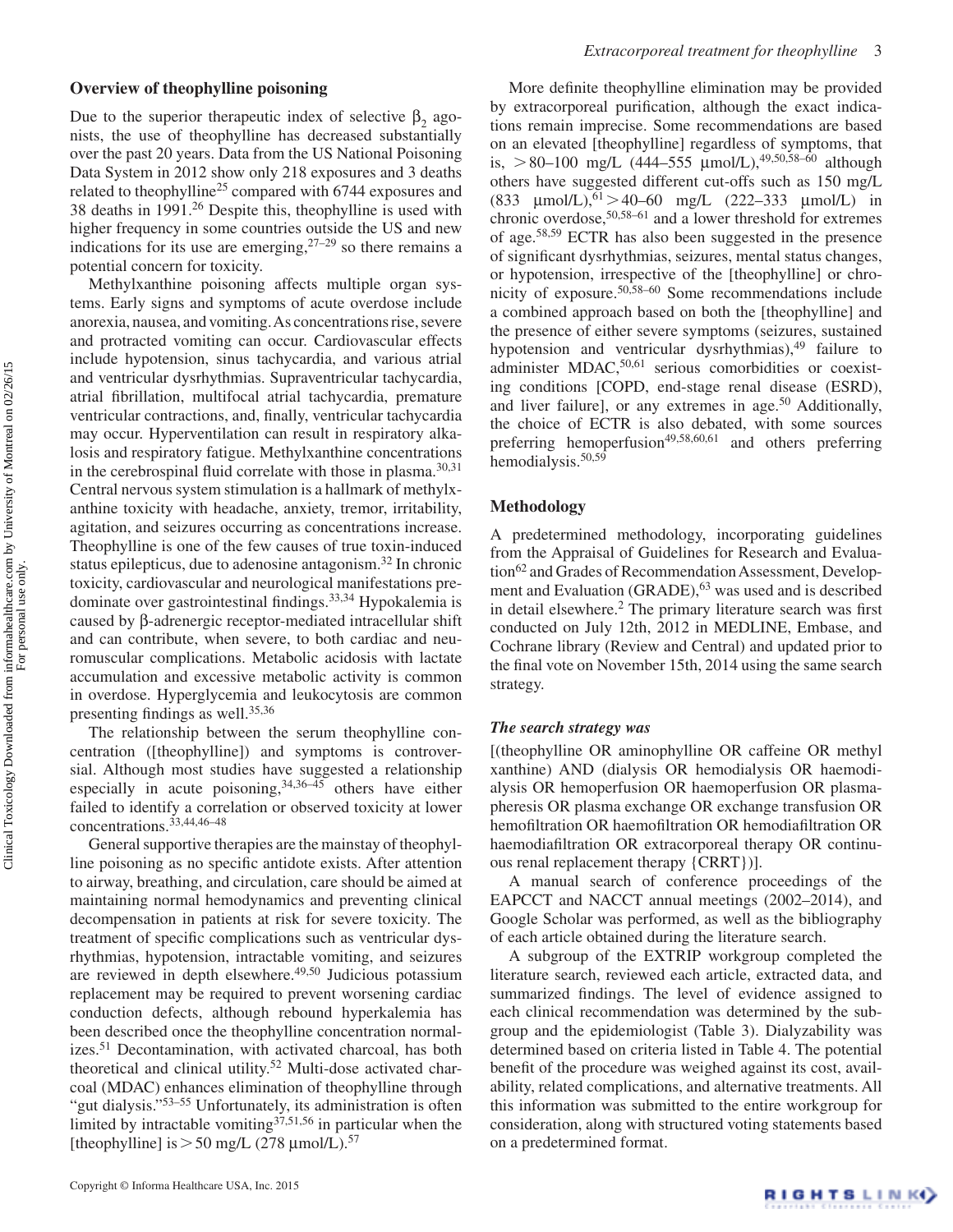<span id="page-3-0"></span>**Table 3.** Strength of recommendations and level of evidence scaling on clinical outcomes.

| Strength of recommendation (consensus-based)                                                                                                                                                                                                                                                                                                                                                                                                                                                                                                                                                                                                                                                                                                                                                                                    | Level of evidence (based on GRADE system)                                                                                                                                                                                                                                                                                                                                                                                                                                                                                                                                                                                   |  |  |  |
|---------------------------------------------------------------------------------------------------------------------------------------------------------------------------------------------------------------------------------------------------------------------------------------------------------------------------------------------------------------------------------------------------------------------------------------------------------------------------------------------------------------------------------------------------------------------------------------------------------------------------------------------------------------------------------------------------------------------------------------------------------------------------------------------------------------------------------|-----------------------------------------------------------------------------------------------------------------------------------------------------------------------------------------------------------------------------------------------------------------------------------------------------------------------------------------------------------------------------------------------------------------------------------------------------------------------------------------------------------------------------------------------------------------------------------------------------------------------------|--|--|--|
| Level $1 =$ Strong recommendation $=$ "We recommend"<br>The course of action is considered appropriate by the large<br>majority of experts with no major dissension. The panel<br>is confident that the desirable effects of adherence to the<br>recommendation outweigh the undesirable effects.<br>Level $2$ = Weak recommendation = "We suggest"<br>The course of action is considered appropriate by the majority<br>of experts but some degree of dissension exists among the panel.<br>The desirable effects of adherence to the recommendation<br>probably outweigh the undesirable effects.<br>Level $3$ = Neutral recommendation = "It would be reasonable"<br>The course of action could be considered appropriate in the right<br>context.<br>No recommendation<br>No agreement was reached by the group of experts. | Grade $A = High level of evidence$<br>The true effect lies close to our estimate of the effect.<br>Grade $B =$ Moderate level of evidence<br>The true effect is likely to be close to our estimate of the effect,<br>but there is a possibility that it is substantially different.<br>Grade $C = Low$ level of evidence<br>The true effect may be substantially different from our estimate<br>of the effect.<br>Grade $D = \text{Very low level of evidence}$<br>Our estimate of the effect is just a guess, and it is very likely that<br>the true effect is substantially different from our estimate of the<br>effect. |  |  |  |

The strength of recommendations was evaluated by a two-round modified Delphi method for each proposed voting statement (Fig. 1) and a RAND/UCLA Appropriateness Method was used to quantify disagreement between voters.<sup>[64](#page-11-18)</sup> Anonymous votes with comments were sent to the epidemiologist who then compiled and returned a summary to each participant. The workgroup met in person to exchange ideas and debate statements. A second vote was later conducted and these results were used in determining the core EXTRIP recommendations.

## **Results**

The results of the literature search are shown in Fig. 2. A total of 436 articles were identified after duplicates were removed, of which 290 full-text articles were retrieved, and 141 studies were finally included for qualitative analysis: 4 observational studies,  $37,65-67$  7 descriptive cohorts,  $36,44,46,48,56,68,69$  $36,44,46,48,56,68,69$  $36,44,46,48,56,68,69$  $36,44,46,48,56,68,69$  $36,44,46,48,56,68,69$  $36,44,46,48,56,68,69$  $36,44,46,48,56,68,69$  $36,44,46,48,56,68,69$ 101 case reports/case series,<sup>[22,](#page-10-9)[30](#page-10-16)[,31](#page-10-17)[,40,](#page-11-23)[51,](#page-11-6)[57,](#page-11-11)[70](#page-11-24)-164</sup> 19 pharmacokinetic studies in ESRD patients[,10,](#page-10-2)[165–](#page-13-1)[182](#page-14-0) 1 animal study with clinical comparison,<sup>183</sup> 3 animal toxicokinetic studies, $184-186$  $184-186$  and 6 in vitro studies. $187-192$  No randomized controlled trials were identified.

# *Clinical outcomes*

The clinical benefit of ECTR in theophylline toxicity was analyzed from 4 observational studies: $37,65-67$  $37,65-67$  One retrospective cohort of acute overdose patients with a [theophylline]  $>$  20 mg/L (111 µmol/L) compared 8 patients who received supportive care and ECTR (hemoperfusion or hemodialysis) with 18 who received supportive care alone.<sup>65</sup> The group treated with ECTR appeared more clinically ill at baseline (the ECTR group had a statistically higher admission and peak [theophylline], a lower mean arterial blood pressure, and a greater incidence of dysrhythmias). Yet, the length of toxicity (i.e., time from ingestion to normalization of toxic symptoms) was significantly shorter in the ECTR group (13.5 vs. 21.6 h,  $p<0.05$ ) although survival was comparable. These results suggest a significant clinical benefit of ECTR for acutely poisoned patients.

One prospective study included patients with a [theophylline]  $>$  30 mg/L (167 µmol/L). Criterion for ECTR was a [theophylline]  $> 80$  mg/L (444  $\mu$ mol/L) after an acute ingestion,  $>$  40–50 mg/L (222–278 µmol/L) in chronic toxicity, or the presence of intractable seizures or dysrhythmias[.37](#page-10-23) The group who received ECTR prophylactically (i.e., prior to the development of symptoms) was compared with another who

<span id="page-3-1"></span>**Table 4.** Criteria for dialyzability\*.

| Dialyzability <sup>a</sup> | $%$ Removed <sup>b</sup> |                | Primary criteria Alternative criteria 1 Alternative criteria 2 Alternative criteria 3<br>$CL_{\text{ECTR}}/CL_{\text{TOT}} (\%)$ $T_{1/2 \text{ ECTR}}/T_{1/2} (\%)$ $RE_{\text{ECTR}}/RE_{\text{TOT}} (\%)^c$ |                |
|----------------------------|--------------------------|----------------|----------------------------------------------------------------------------------------------------------------------------------------------------------------------------------------------------------------|----------------|
| D, Dialyzable              | > 30                     | > 75           | $\leq$ 25                                                                                                                                                                                                      | > 75           |
| M, Moderately dialyzable   | $>10-30$                 | $> 50 - 75$    | $> 25 - 50$                                                                                                                                                                                                    | $> 50 - 75$    |
| S, Slightly dialyzable     | $\geq 3 - 10$            | $\geq 25 - 50$ | $\geq 50 - 75$                                                                                                                                                                                                 | $\geq 25 - 50$ |
| N, Not dialyzable          | $\leq$ 3                 | < 25           | > 75                                                                                                                                                                                                           | < 25           |

Reproduced with permission from Clinical Toxicology [Lavergne V, Nolin TD, Hoffman RS, et al. The EXTRIP (EXtracorporeal TReatments In Poisoning) workgroup: Guideline methodology. Clin Toxicol 2012; 50:403–413.

Legend: ECTR = Extracorporeal treatment,  $CL_{ECTR}$  = Extracorporeal clearance  $CL_{TOT}$  = Total clearance,  $RE_{ECTR}$  = Extracorporeal removal,  $RE_{TOT}$  = Total removal,  $T_{1/2}$   $_{ECTR}$  = Half-life on ECTR,  $T_{1/2}$  = Half-life off ECTR.<br>\*These criteria should only be applied if measured or calculated (<u>not reported</u>) endogenous half-life is > 4 h (

ECTR is considered to be not clinically relevant). Furthermore, the primary criteria are preferred for poisons having a large Vd  $(>5L/Kg)$ .

<sup>a</sup>Applicable to all modalities of ECTR, including hemodialysis, hemoperfusion, and hemofiltration.

c Measured during the same period of time.

<sup>&</sup>lt;sup>b</sup>Corresponds to % removal of ingested dose or total body burden in a 6-h ECTR period.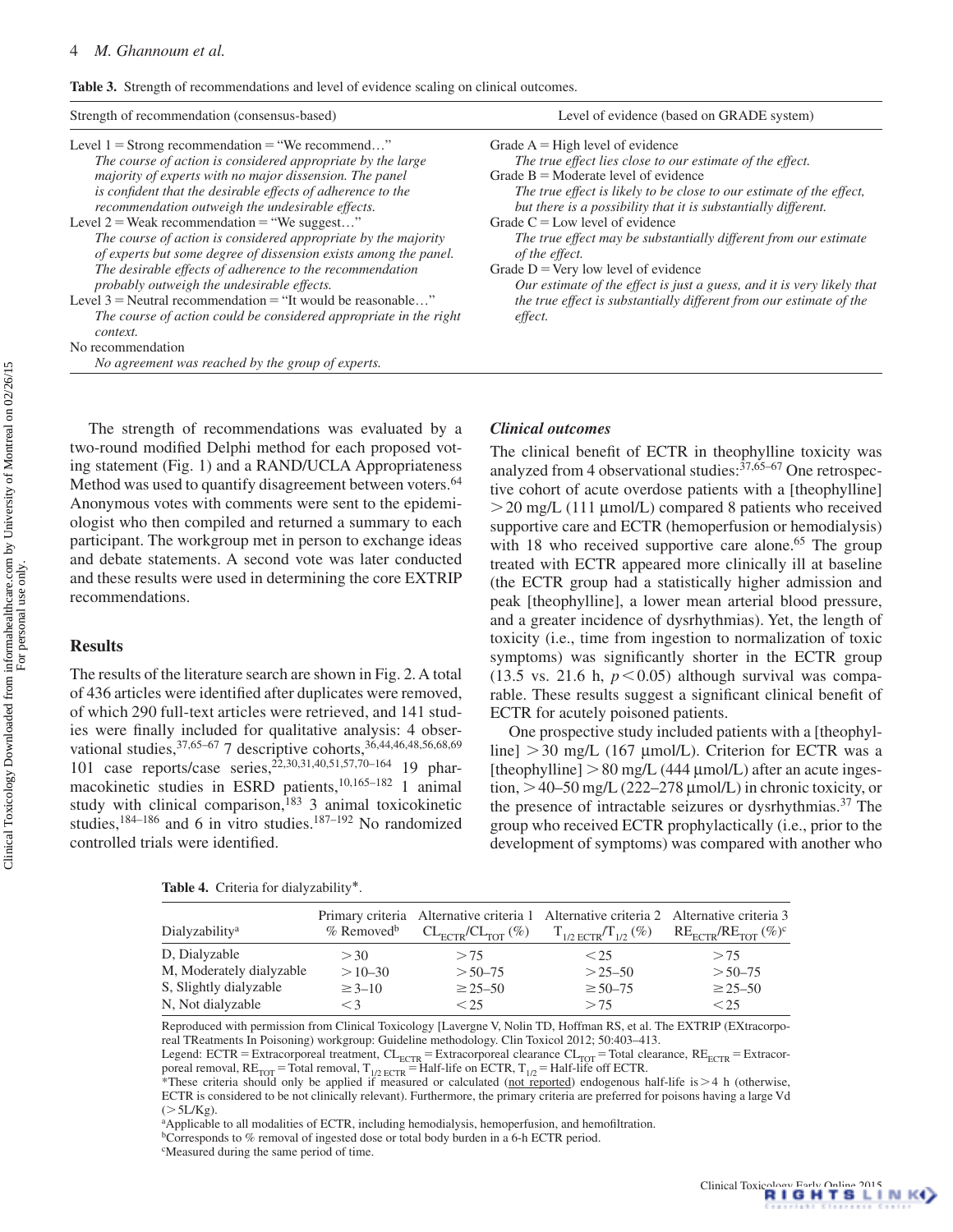

**Fig. 1.** Strength of recommendation algorithm.

underwent ECTR when symptoms had already developed. Only 1 patient out of 21 from the prophylactic ECTR group (5%) developed seizures during the procedure, whereas 71% of patients who received ECTR after clinical toxicity apparently continued to have ongoing toxic manifestations. This suggests a benefit for ECTR in asymptomatic patients who have an elevated [theophylline], but it is impossible to confirm this hypothesis since no formal group comparison was presented in the study in order to evaluate the presence of potential confounders and the presence of potential selection bias (confounding-by-indication) in the decision to perform ECTR.

One retrospective cohort included patients presenting with a [theophylline]  $\geq$  30 mg/L (167 µmol/L).<sup>66</sup> Patients with no theophylline-related toxicity  $(n=22)$  (defined as an absence of dysrhythmias, seizures, cardiovascular instability, or death) were compared with those presenting with severe toxicity and/or who underwent hemoperfusion after a voluntary overdose or after iatrogenic overdose  $(n=14)$ . The primary intent of the study was not to evaluate a clinical effect of ECTR. Despite hypothesizing that the use of hemoperfusion prevented the development of severe toxicity, the clinical impact of ECTR is rather difficult to evaluate in this study since the ECTR-treated patients  $(n=6)$  had a higher [theophylline] and less clinical toxicity than those not receiving ECTR  $(n=8)$ . The mortality rate observed between these two subgroups was comparable (16.7% vs. 37.5%, respectively;  $p=0.6$ ) although this comparison is likely underpowered.

Finally, one prospective study compared poisoned patients treated with hemoperfusion  $(n=17)$  to those treated with hemodialysis ( $n=39$ ).<sup>[67](#page-11-20)</sup> Both groups were comparable at baseline in regard to age, interval time from ingestion to presentation, admission and peak [theophylline], time to peak [theophylline], type of poisoning, symptoms at initiation of ECTR, incidence of vomiting, and interval time from



**Fig. 2.** Flow diagram for literature Search (November 15th 2014).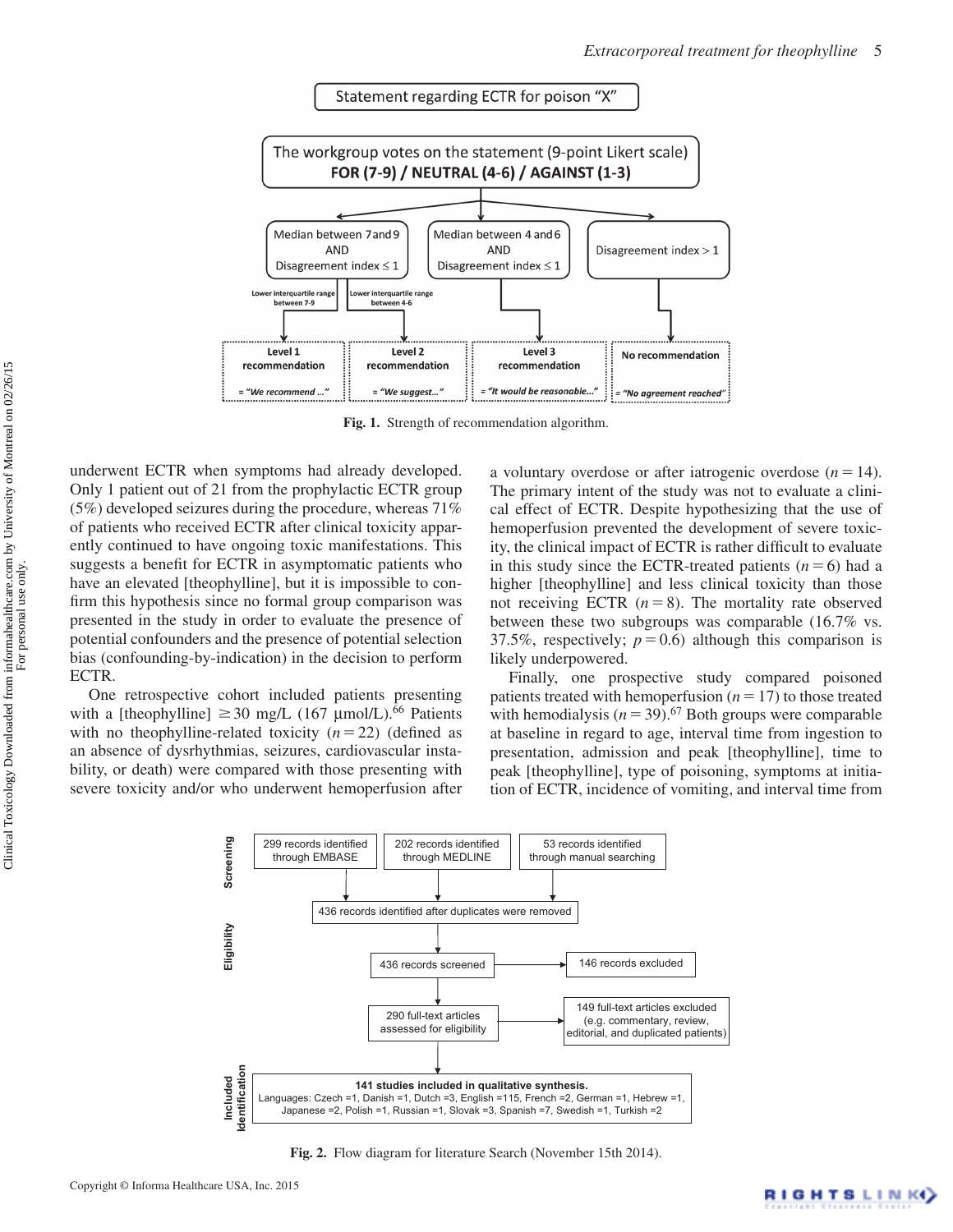presentation to ECTR. Although the reason for preference for either hemoperfusion or hemodialysis was not stated, there was no statistical difference in outcome: the rate of major toxicity during or after ECTR as well as mortality was comparable in both groups. However, there was significantly more procedure-related complications in the hemoperfusion group (18% vs.  $0\%$ ,  $p=0.007$ ). Other comparative studies did not evaluate ECTR as a factor associated with outcome, so they were only included in the analysis for patient-level data if the information was available.<sup>[44](#page-11-1)</sup>

In one animal study, no clinical benefit was observed in aminophylline-poisoned rats treated with peritoneal dialysis compared with that in controls.<sup>183</sup> However, the authors attributed the lack of benefit to concomitant anesthesia, which may have clouded evaluation of clinical improvement. The remainder of the clinical evidence is composed of case reports and uncontrolled descriptive cohorts. Although the observational studies had limitations, the evidence does suggest a clinical benefit for ECTR. The quality of the evidence was considered to be low or very low for all recommendations.

In total, 143 patients were described in sufficient detail (i.e., data containing patients' demographics, exposure, clinical manifestation, treatment including ECTR, and/or outcome) in either case reports or observational studies to be included in the clinical review ([Table 5\)](#page-5-0). The large majority of reported cases were following an acute ingestion (86%), mostly involving the use of modified-release formulations. The mean peak [theophylline] was 119.4 mg/L (663 mmol/L). The most frequently encountered sign of toxicity was hypokalemia (82%), the incidence and extent of which were comparable with those of other reported cohorts.<sup>[36](#page-10-22),[193](#page-14-6)</sup> Sinus tachycardia (74%), nausea/vomiting (58%), seizures (49%, most being multiple), and hypotension (41%) were also common. Because of the older nature of the literature, hemoperfusion was the predominantly used ECTR modality.

<span id="page-5-0"></span>**Table 5.** Clinical data related to the reported 143 patients who received ECTR for theophylline toxicity.\*

| Demographics                  | Average age (years) % Male                          | 31.7 (range 0-83) 42.4%            |  |  |  |
|-------------------------------|-----------------------------------------------------|------------------------------------|--|--|--|
| Poisoning exposure            | Acute exposure**                                    | 86.0%                              |  |  |  |
|                               | Form                                                |                                    |  |  |  |
|                               | Oral caffeine                                       | 7.0%                               |  |  |  |
|                               | Rectal theophylline                                 | 2.6%                               |  |  |  |
|                               | Immediate-release oral theophylline                 | 26.3%                              |  |  |  |
|                               | Modified-release oral theophylline                  | 53.5%                              |  |  |  |
|                               | Intravenous theophylline (aminophylline)            | $10.5\%$                           |  |  |  |
|                               | Mean theophylline exposure (grams)                  | 13.3 (range $0.1-106$ )            |  |  |  |
|                               | Mean peak concentration (mg/L)                      | Theophylline: 119.4 (range 25–330) |  |  |  |
|                               |                                                     | Caffeine: 212.7 (72–405)           |  |  |  |
|                               | Delay between acute exposure and admission (hours)  | $7.9(0-66)$                        |  |  |  |
| Symptoms and signs***         | Altered consciousness                               | 46.2%                              |  |  |  |
|                               | Seizure (one)                                       | 9.8%                               |  |  |  |
|                               | Seizures $(>1)$                                     | 39.2%                              |  |  |  |
|                               | Hyperthermia                                        | 9.1%                               |  |  |  |
|                               | Metabolic acidosis                                  | 31.5%                              |  |  |  |
|                               | Hypokalemia $(< 3.5$ mEql/L)                        | 81.7%                              |  |  |  |
|                               | Mean potassium $(mEq/L)$                            | $2.9$ (range $1.8 - 7.2$ )         |  |  |  |
|                               | Leukocytosis                                        | 10.5%                              |  |  |  |
|                               | Nausea/Vomiting                                     | 58.1%                              |  |  |  |
|                               | Tachycardia                                         | 74.1%                              |  |  |  |
|                               | Cardiac arrest                                      | 11.2%                              |  |  |  |
|                               | Hypotension                                         | 40.6%                              |  |  |  |
|                               | Dysrhythmias                                        | 28.0%                              |  |  |  |
| Other treatments administered | <b>MDAC</b>                                         | 21.7%                              |  |  |  |
|                               | Mechanical ventilation                              | 27.3%                              |  |  |  |
| Extracorporeal treatments     | Mean time from admission to ECTR initiation (hours) | 13.9 (range $1.5-168$ )            |  |  |  |
|                               | Hemodialysis                                        | 12.6%                              |  |  |  |
|                               | Charcoal hemoperfusion                              | 35.7%                              |  |  |  |
|                               | Resin hemoperfusion                                 | 10.5%                              |  |  |  |
|                               | Hemoperfusion (not specified)                       | 3.5%                               |  |  |  |
|                               | <b>CRRT</b>                                         | $6.3\%$                            |  |  |  |
|                               | Peritoneal dialysis                                 | 4.2%                               |  |  |  |
|                               | Hemoperfusion-hemodialysis                          | 14.7%                              |  |  |  |
|                               | Exchange transfusion                                | 3.5%                               |  |  |  |
|                               | Liver support therapy                               | 0.7%                               |  |  |  |
|                               | More than 1 ECTR                                    | 8.4%                               |  |  |  |
| Outcome                       | Death                                               | 7.0%                               |  |  |  |
|                               | Permanent sequelae                                  | 8.4%                               |  |  |  |

\*These only include cases in which patient-level data could be extracted.

\*\*Acute exposures include intravenous therapeutic errors, subacute exposures, and acute voluntary overdose.

\*\*\*Symptoms and other treatments were often underreported in case reports, so the real incidence is likely higher.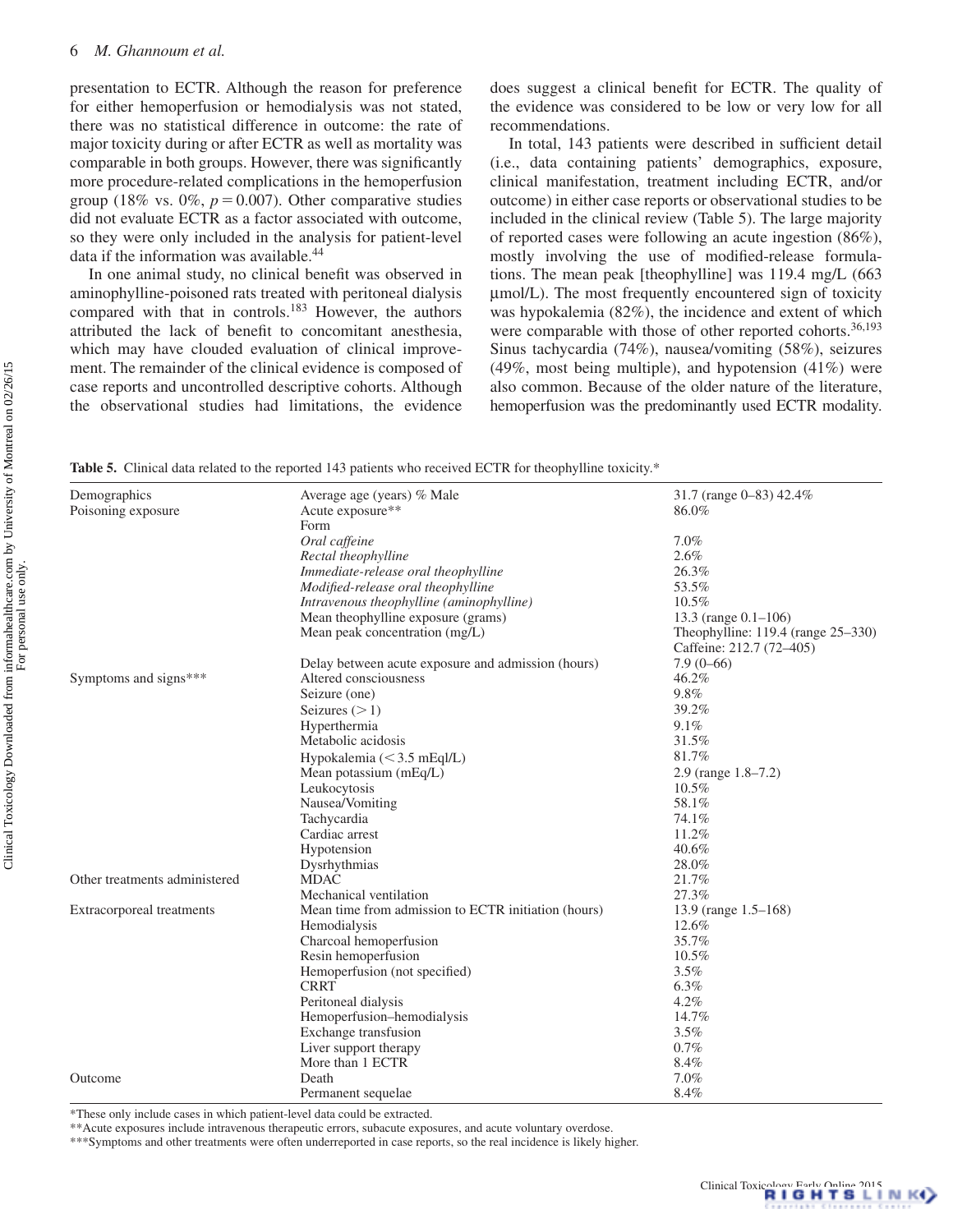More than three-fourths of patients improved during the procedure; in some cases, this was prompt and spectacular, as manifested by either a normalization of mental status, correction of hypotension, or an abrupt termination of sei-zures or dysrhythmias during ECTR.<sup>[65](#page-11-19),[74](#page-11-26)[,77,](#page-11-27)[91,](#page-12-0)[111,](#page-12-1)[127](#page-12-2)[,138](#page-13-2)[,143](#page-13-3),</sup> [151](#page-13-4),[169](#page-13-5) There were 10 deaths among the 143 patients included,[30](#page-10-16),[40](#page-11-23)[,57,](#page-11-11)[65,](#page-11-19)[66,](#page-11-25)[96](#page-12-3),[135,](#page-13-6)[136,](#page-13-7)[140](#page-13-8)[,150](#page-13-9) many of which occurred from complications of anoxic brain injury that likely preceded ECTR.[30](#page-10-16)[,65,](#page-11-19)[96,](#page-12-3)[136,](#page-13-7)[140](#page-13-8)

### *Complications*

Reported complications from ECTR were almost exclusively attributed to hemoperfusion: several studies reported a drop in platelet concentration (approximately 50–60%), which was usually transient and reversible.  $57,65,75,77,82,84,87,101,111,115$  $57,65,75,77,82,84,87,101,111,115$  $57,65,75,77,82,84,87,101,111,115$  $57,65,75,77,82,84,87,101,111,115$  $57,65,75,77,82,84,87,101,111,115$  $57,65,75,77,82,84,87,101,111,115$  $57,65,75,77,82,84,87,101,111,115$  $57,65,75,77,82,84,87,101,111,115$  $57,65,75,77,82,84,87,101,111,115$  $57,65,75,77,82,84,87,101,111,115$  $57,65,75,77,82,84,87,101,111,115$ , [118,](#page-12-8)[124](#page-12-9)[,134](#page-13-10)[,135](#page-13-6),[137,](#page-13-11)[138](#page-13-2)[,152](#page-13-12)[,154,](#page-13-13)[158](#page-13-14)[,162](#page-13-15) Occasionally, hemoperfusion also produced a fall in hemoglobin concentration $57,124,137,140$  $57,124,137,140$  $57,124,137,140$  $57,124,137,140$  $57,124,137,140$ or serious bleeding necessitating transfusion[.22,](#page-10-9)[77,](#page-11-27)[84](#page-12-4),[89](#page-12-10)[,135](#page-13-6),[150](#page-13-9) In two cases receiving hemoperfusion, massive hemolysis was reported.<sup>[90](#page-12-11),131</sup> Mild asymptomatic hypocalcemia was also noted[.57](#page-11-11)[,87,](#page-12-5)[137](#page-13-11)[,140,](#page-13-8)[152](#page-13-12) Complications during other procedures were rare. This supports the findings from the prospective study described above, which showed that procedural complications during hemoperfusion statistically exceeded those during hemodialysis.<sup>[67](#page-11-20)</sup>

# *Dialyzability*

Theophylline's low molecular weight, low volume of distribution, and modest protein binding would predict that it is highly dialyzable. This is indeed confirmed by the literature review ([Table 6](#page-6-0)); mean clearance with charcoal hemoperfusion, for example, exceeds 100 mL/min. Averaged clearance for intermittent hemodialysis is lower but this result is

skewed by the inclusion of older articles using obsolete technology. This is readily apparent when comparing the dialytic theophylline clearance over time: it was approximately 35 mL/min in reports from the 1970s,<sup>10[,176](#page-13-16)</sup> doubled with more permeable membranes in the 1980s,<sup>[170,](#page-13-17)[174,](#page-13-18)180</sup> and increased further to 150 mL/min in the 1990s with high-surface area filters and maximization of blood flow and dialysate flow[.96,](#page-12-3)[103,](#page-12-13)[127](#page-12-2) This compares favorably to an endogenous clearance (for therapeutic dose) of  $40-60$  mL/min,<sup>194</sup> which may be reduced by half in overdose.<sup>22</sup> It is therefore expected that a high-efficiency ECTR can increase total clearance in poisoning by up to 400% (from 30 to 150 mL/min).

The combination of hemoperfusion and hemodialysis in series appears to provide the best clearance.<sup>[97](#page-12-14),[136](#page-13-7)</sup>As expected by their lower blood and/or effluent flow, clearances for less efficient techniques like CRRT and sustained low-efficiency dialysis are inferior to those obtainable with hemodialysis or hemoperfusion.[103,](#page-12-13)[156](#page-13-20) Clearances with exchange transfusion and peritoneal dialysis seldom surpass 15 mL/min, a value that is clinically insignificant for any patient except newborns[.129](#page-12-15)[,195](#page-14-8) As expected, hemodialysis was significantly better than peritoneal dialysis at removing theophylline in one pharmacokinetic study[.175](#page-13-21)

The evidence for dialyzability is provided by several stud-ies that quantified removal via the effluent<sup>83,[85,](#page-12-16)[103,](#page-12-13)[121](#page-12-17)[,127](#page-12-2)[,156](#page-13-20),</sup> [166](#page-13-22),[174,](#page-13-18)[175](#page-13-21) or the extruded column[.77](#page-11-27) This is further supported by cases in which there was an iatrogenic intravenous methylxanthine exposure, which both removes the uncertainty attributable to exposure quantity and the unclear impact of ongoing absorption.[82](#page-11-29)[,121](#page-12-17)[,125](#page-12-18) According to the dialyzability criteria in [Table 4,](#page-3-1) in most of the cases that underwent an ECTR (especially hemoperfusion or hemodialysis) theophylline would qualify as "dialyzable" ([Table 7](#page-7-0)). For these reasons, the workgroup agreed that theophylline is DIALYZABLE (Level of evidence  $=$  A).

<span id="page-6-0"></span>**Table 6.** Averaged toxicokinetic and pharmacokinetic parameters for all techniques.

| Type of ECTR                         | Mean ECTR theophylline<br>clearance with range<br>(mL/min) | Mean apparent theophylline<br>$T_{1/2}$ with range<br>(hours)     |  |  |  |
|--------------------------------------|------------------------------------------------------------|-------------------------------------------------------------------|--|--|--|
| Endogenous (from cohort)             | 49.5 ( $n = 21$ ; 16.1–154)                                | 10.6 ( $n = 69$ ; 2.1–57.9)                                       |  |  |  |
| Charcoal hemoperfusion               | $114.9 (n = 25; 24.7 - 231)$                               | 2.1 $(n = 64: 0.7-6)^*$<br>Caffeine: $1.9 (n=1)$                  |  |  |  |
| Resin hemoperfusion                  | $81.5(n=4;30-133)$                                         | 2.8 ( $n = 10$ ; 0.8–6.3)<br>Caffeine: $4.3 (n=1)$                |  |  |  |
| <b>CRRT</b>                          | 64.2 ( $n = 13$ ; 35–66.6)                                 | 7.6 ( $n = 5:4.6-15$ )                                            |  |  |  |
| Hemodialysis                         | 82.8 ( $n = 44$ ; 5.9–156)                                 | 2.5 $(n = 80:0.6-7)^*$                                            |  |  |  |
| Hemoperfusion-hemodialysis in series | 200.0 $(n = 4; 149 - 244.7)$                               | 2.5 $(n = 6; 1.3-4.5)$                                            |  |  |  |
| Sustained low-efficiency dialysis    | $42(n=1)$                                                  | 7.1 $(n=1)$                                                       |  |  |  |
| Therapeutic plasma exchange          |                                                            | 1.7 $(n=1)$                                                       |  |  |  |
| Exchange transfusion                 | 3.8 $(n=1)$                                                | 10.3 ( $n = 2$ ; 6.6–14)                                          |  |  |  |
| Peritoneal dialysis                  | $7.7 (n = 13; 0.3 - 17.5)$                                 | 7.8 ( $n = 8$ ; 4.6-14.8)<br>Caffeine: 11.4 ( $n = 2$ ; 9.1–13.6) |  |  |  |
| Liver support therapy                |                                                            | 1.8 $(n=1)$                                                       |  |  |  |

PK, Pharmacokinetics; TK, Toxicokinetics; CRRT, Continuous renal replacement therapy.

Some clearances include neonates which skew the means, as maximal blood flow is usually  $\leq 50$  mL/min.

Some clearances were erroneously calculated in some papers and were therefore not included.

\*Includes results from the cohort described by Shannon (Shannon M. Comparative efficacy of hemodialysis and hemoperfusion in severe theophylline intoxication. Acad Emerg Med 1997; 4(7):674–8.).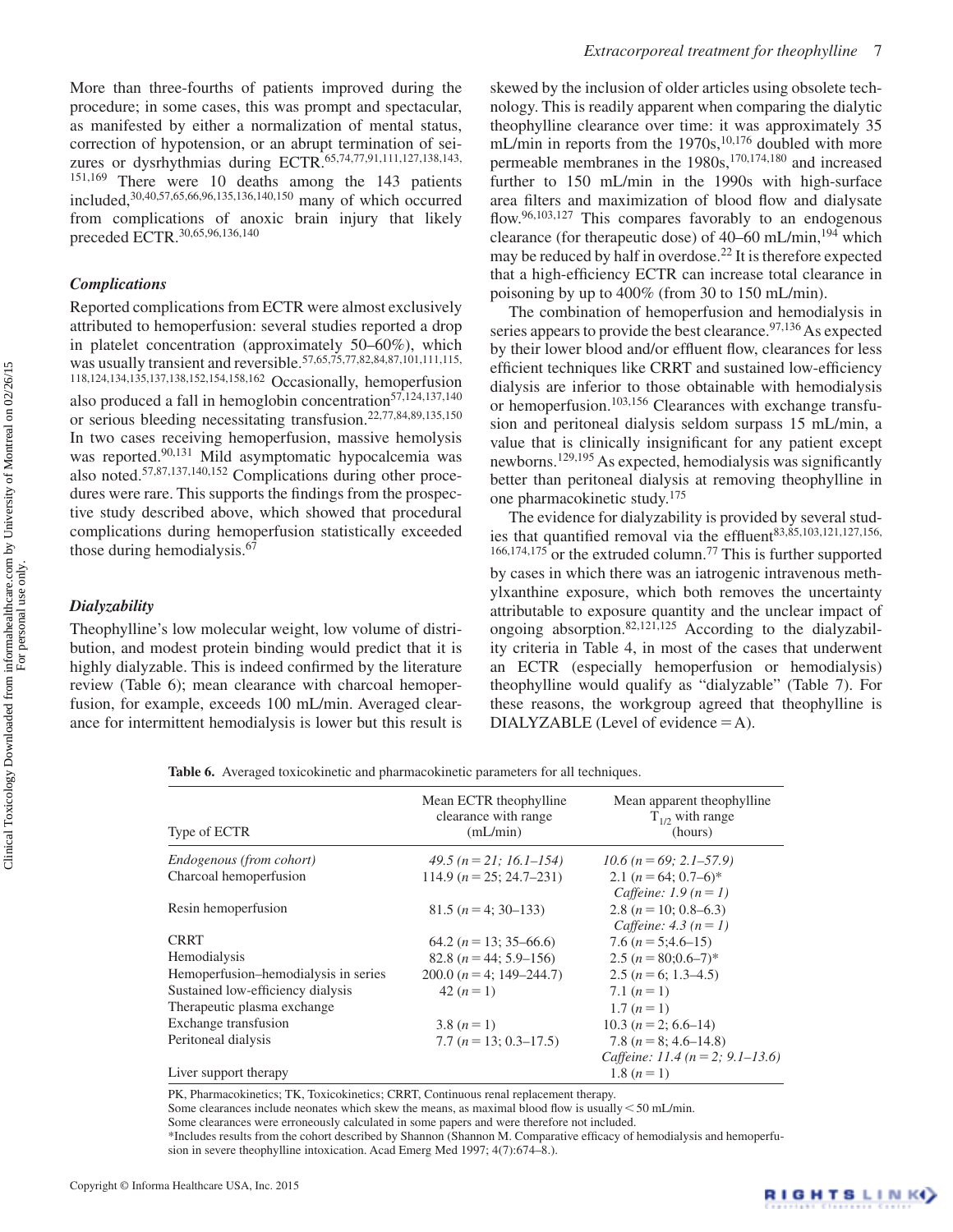<span id="page-7-0"></span>**Table 7.** Kinetic grading for individual patients\*.

| PK/TK grading         | HD | <b>CHP</b> | <b>RHP</b> | PD. | <b>CRRT</b> | ET | HD-CHP in series | LST. | SLED. |
|-----------------------|----|------------|------------|-----|-------------|----|------------------|------|-------|
| Dialyzable            |    | 22         |            |     |             |    |                  |      |       |
| Moderately dialyzable |    | 10         |            |     |             |    |                  |      |       |
| Slightly dialyzable   |    |            |            |     |             |    |                  |      |       |
| Not dialyzable        |    |            |            |     |             |    |                  |      |       |

PK, Pharmacokinetics; TK, Toxicokinetics; HD, Hemodialysis; CHP, Charcoal hemoperfusion; RHP, Resin Hemoperfusion; PD, Peritoneal dialysis; CRRT, Continuous renal replacement therapy; ET, Exchange transfusion; LST, Liver support therapy; SLED, Sustained low-efficiency dialysis.

\*Patients who received more than 1 ECTR may appear at more than 1 place.

The data for other methylxanthines also appear to support a "dialyzable" grading: over 30% of administered dyphylline (dihydroxypropyltheophylline) is removed over 6 h during hemodialysis, doubling the body's endogenous clearance[.173](#page-13-23) In 2 cases of caffeine poisoning, hemoperfusion reduced caffeine half-life by approximately  $50\%$ .<sup>162,[164](#page-13-0)</sup> Metabolites of theophylline such as 1,3-dimethyluric acid, 3-methylxanthine, and 1-methyluric acid also appear to be readily removable by hemoperfusion.<sup>93[,181](#page-13-24)</sup>

# *MDAC versus ECTR*

Some authors have suggested that ECTR offers little to no benefit over MDAC as a therapeutic intervention.<sup>194</sup> MDAC can enhance elimination of theophylline in therapeutic and overdose conditions[;54](#page-11-31)[,55](#page-11-9)[,57,](#page-11-11)[196](#page-14-9),[197](#page-14-10) in one study of eight healthy volunteers, MDAC increased total body clearance from 36 to 73 mL/kg/hr.<sup>54</sup> In comparison, both hemodialysis and hemoperfusion achieve clearances that surpass 150 mL/min.

In one cohort study that was only presented in abstract form, hemoperfusion was superior to MDAC at reducing [theophylline] during the same time period.<sup>108</sup> In every study where half-life comparison was possible in the same patient, hemoperfusion or hemodialysis reduced appar-ent half-life more readily than during MDAC.<sup>[73](#page-11-32)[,75](#page-11-28)[,89,](#page-12-10)[90,](#page-12-11)[94](#page-12-21),</sup> [96](#page-12-3)[,114](#page-12-22)[,141](#page-13-25),[147,](#page-13-26)[149](#page-13-27) In one poisoning case, theophylline clearance during hemoperfusion was at least four-fold superior than that during MDAC.<sup>[147](#page-13-26)</sup> Whereas hemoperfusion and hemodialysis always reduced [theophylline] in reported patients, up to 25% of patients receiving MDAC had rising concentrations.[51](#page-11-6)[,96](#page-12-3)[,141](#page-13-25)[,149](#page-13-27) When less efficient techniques were used, the contrast between MDAC and ECTR was less apparent; in one report, therapeutic plasma exchange showed a non-significant increase in elimination rate compared with that in MDAC. [111](#page-12-1) In one caffeine-poisoned patient, the apparent half-life without treatment was 76 h, compared with 14.5 h during MDAC, and 9.1 h when both MDAC and peritoneal dialysis were administered.<sup>163</sup>

#### **Recommendations [\(Table 8](#page-8-0))**

# *(1) General Statement: ECTR is recommended in severe theophylline poisoning (1C)*

Rationale: Theophylline poisoning is a medical emergency and is potentially life-threatening. Multiple cases of chronic sequelae and fatalities are described following or associated with seizures, dysrhythmias, hypotension, rhabdomyolysis, or severe electrolyte disturbances. At higher concentrations, theophylline kinetics follows zero-order elimination, thereby prolonging toxicity.[22](#page-10-9) There are no antidotes to reverse toxic effects. Enhanced elimination with MDAC is often limited by intractable vomiting or ineffective at reducing the [theophylline].<sup>51[,96](#page-12-3)</sup> Current evidence suggests that either hemoperfusion or hemodialysis can augment total body clearance several fold<sup>[37,](#page-10-23)[66](#page-11-25)</sup> and can also promote removal of methylxanthines from the central nervous system[.31](#page-10-17) The observational clinical data, albeit limited by confounders, suggest a benefit for ECTR.<sup>65</sup> ECTR (hemodialysis in particular) can also help correct severe metabolic derangements (acidemia and hypokalemia) and hyperthermia. With these considerations, all 28 members of the workgroup supported the use of ECTR in patients with severe theophylline poisoning (median vote  $=9$ ) and concluded that the potential clinical benefits of ECTR far outweighed its cost, complications, and uncertainties.

#### *(2) Indications of ECTR*

#### ECTR is recommended if

- [Theophylline]  $> 100$  mg/L (555 µmol/L) in acute exposure (1C)
- Seizures are present (1D)
- Life-threatening dysrhythmias are present (1D)
- Shock is present (1D)
- There is a rising serum [theophylline] despite optimal therapy (1D)
- There is clinical deterioration despite optimal therapy (1D)

#### ECTR is suggested if

- [Theophylline]  $> 60$  mg/L (333 µmol/L) in chronic exposure (2D)
- The patient is less than 6 months or over 60 years old and the [theophylline]  $> 50$  mg/L (278 µmol/L) in chronic exposure (2D)
- Gastrointestinal decontamination cannot be administered (2D)

Rationale: The workgroup proposed a unified strategy for ECTR in asymptomatic patients at high risk of developing toxicity (*prophylactic ECTR*) as well as those exhibiting established complications that have high impact on morbidity (*therapeutic ECTR*).

For personal use only.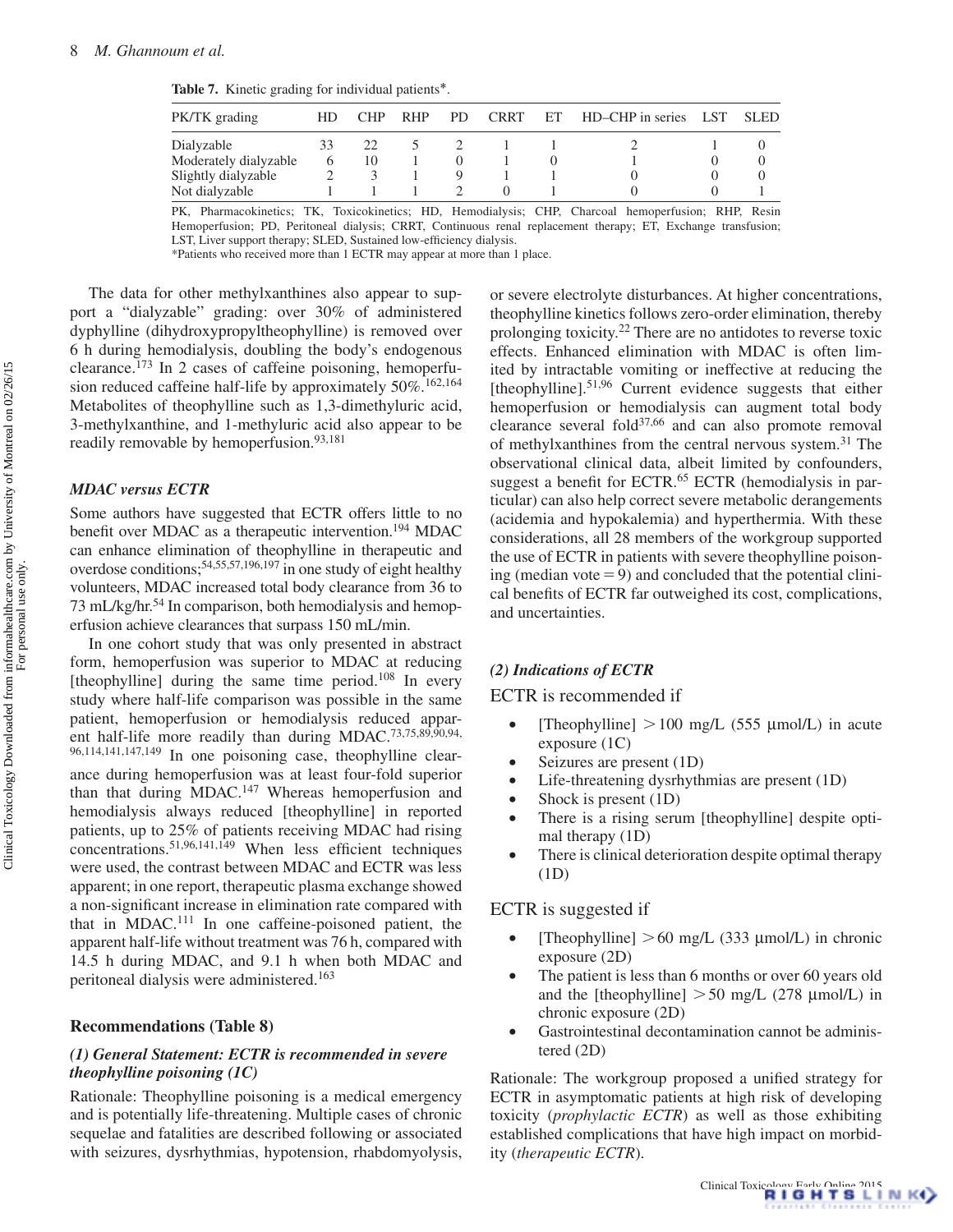<span id="page-8-0"></span>**Table 8.** Executive summary of recommendations.

- 1) General Statement: ECTR is recommended in severe theophylline poisoning (1C)
- 2) Indications of ECTR
- ECTR is recommended if
	- [Theophylline]  $> 100$  mg/L (555 µmol/L) in acute exposure (1C)
	- Seizures are present (1D)
	- Life-threatening dysrhythmias are present (1D)
	- Shock is present (1D)
	- There is a rising serum [theophylline] despite optimal therapy (1D)
	- There is clinical deterioration despite optimal therapy (1D)
- ECTR is suggested if
	- [Theophylline]  $> 60$  mg/L (333 µmol/L) in chronic exposure (2D)
	- The patient is  $<$  6 months or  $>$  60 years old and the [theophylline]  $>$  50 mg/L (278 µmol/L) in chronic exposure (2D)
	- Gastrointestinal decontamination cannot be administered (2D)
- 3) Cessation of ECTR:
	- Cessation of ECTR is recommended when clinical improvement is apparent OR the [theophylline]  $15 \text{ mg/L}$  (83 µmol/L) (1D)
- 4) Choice of ECTR:
	- Intermittent hemodialysis is the preferred recommended ECTR (1C)
	- The following are acceptable alternatives if hemodialysis is not available
		- Hemoperfusion (1C)
		- CRRT (3D)
- Exchange transfusion is an alternative to hemodialysis in neonates (2D)
- 5) Miscellaneous: MDAC should be continued during ECTR (1D)

Despite some uncertainties, a high [theophylline], independent of symptoms, is a recognized marker of toxicity, especially after an acute exposure;<sup>34[,36](#page-10-22)-[45,](#page-11-0)[51](#page-11-6)[,147](#page-13-26),198-201</sup> in this setting, a concentration over 80–100 mg/L (444–555 µmol/L) appears highly predictive of morbidity and identifies the patients who might most benefit from ECTR[.36](#page-10-22)[,37](#page-10-23)[,40](#page-11-23)[,44](#page-11-1)[,65](#page-11-19)[,199](#page-14-13)[,200](#page-14-14) Above this, severe dysrhythmias,  $37,40,199$  $37,40,199$  $37,40,199$  seizures,  $37,40,65,199,200$  $37,40,65,199,200$  $37,40,65,199,200$  $37,40,65,199,200$  $37,40,65,199,200$  $37,40,65,199,200$ and hypotension<sup>40</sup> are likely, although there are rare reports of patients surviving with a [theophylline] as high as 300 mg/L (1665  $\mu$ mol/L) with supportive care alone.<sup>[182](#page-14-0)</sup>

At a given [theophylline], higher morbidity is observed in chronic toxicity than in acute poisoning,  $33,37$  $33,37$  although concentrations are less prognostic in chronic toxicity: some studies have found a correlation,<sup>[39,](#page-10-25)[40](#page-11-23)</sup> while others have not.[33](#page-10-19)[,44](#page-11-1),[46–](#page-11-2)[48](#page-11-3) Although further study is needed to identify who might most benefit from ECTR with chronic poisoning, it was deemed reasonable to suggest ECTR with the understanding that some patients might be overtreated and that this criteria will not identify all patients at risk. The workgroup agreed for a cut-off of 60 mg/L (333  $\mu$ mol/L) in chronic toxicity.<sup>[40](#page-11-23)</sup> Because of the poorer correlation with outcome, this only achieved a 2D suggestion.

Some studies that were not able to show any correlation between [theophylline] and outcome were either underpowered, did not distinguish acute from chronic poisonings, or included patients with lower [theophylline][.22,](#page-10-9)[46–](#page-11-2)[48,](#page-11-3)[201](#page-14-12) For example, the highest [theophylline] reported by Aitken et al. was only 76 mg/L (422  $\mu$ mol/L).<sup>47</sup> In one pediatric cohort, no mortality or sequelae were observed; however, the mean [theophylline] was only 62 mg/L  $(344 \mu mol/L)$ , and the 2 patients having the highest concentration actually received ECTR[.48](#page-11-3)

Although a high [theophylline] seems to correlate with acute toxicity, this alone cannot always identify the sickest patients who might have a protracted or a dire prognosis.[47](#page-11-33) For example, seizures may occur at a wide range of [theophylline]. $43,47,198$  $43,47,198$  $43,47,198$  The workgroup also considered that the presence of certain symptoms was either life-threatening by itself or prognostic of a poor outcome, irrespective of [theophylline], and necessitated the use of ECTR as part of the general management. Of these, intractable seizures, $13,40$  $13,40$ life-threatening dysrhythmias, $40$  and shock $13$  were all recommended indications for ECTR. Theophylline-induced seizures were associated with higher mortality in certain cohorts, sometimes up to  $50\%,^{13,43,44,200}$  $50\%,^{13,43,44,200}$  $50\%,^{13,43,44,200}$  $50\%,^{13,43,44,200}$  $50\%,^{13,43,44,200}$  although the outcome after seizures appears better in children and healthy adults.[198,](#page-14-11)[199](#page-14-13)[,202](#page-14-15)

Similarly, because in chronic exposures patients with extremes of age ( $6$  months or  $> 60$  years) are more susceptible to toxicity,[33](#page-10-19)[,37](#page-10-23)[,198](#page-14-11) age should lower the decision threshold for ECTR to  $> 50$  mg/L (278 µmol/L). In those less than 6 months of age, increased toxicity is likely due to a prolonged half-life because of reduced biotransformation. Not surprisingly, patients who deteriorate or have rising concentrations despite maximal supportive therapy require ECTR; several patients in the literature had an increasing [theophylline] despite MDAC. [51](#page-11-6),[96](#page-12-3) In patients who cannot tolerate MDAC, especially those after an acute ingestion of long-acting theophylline preparation, ECTR is recommended.

The workgroup acknowledged that the decision to institute ECTR should not be based on an ingestion quantity alone, as this criterion was too unreliable. However, a suspected history of massive theophylline ingestion warrants recognition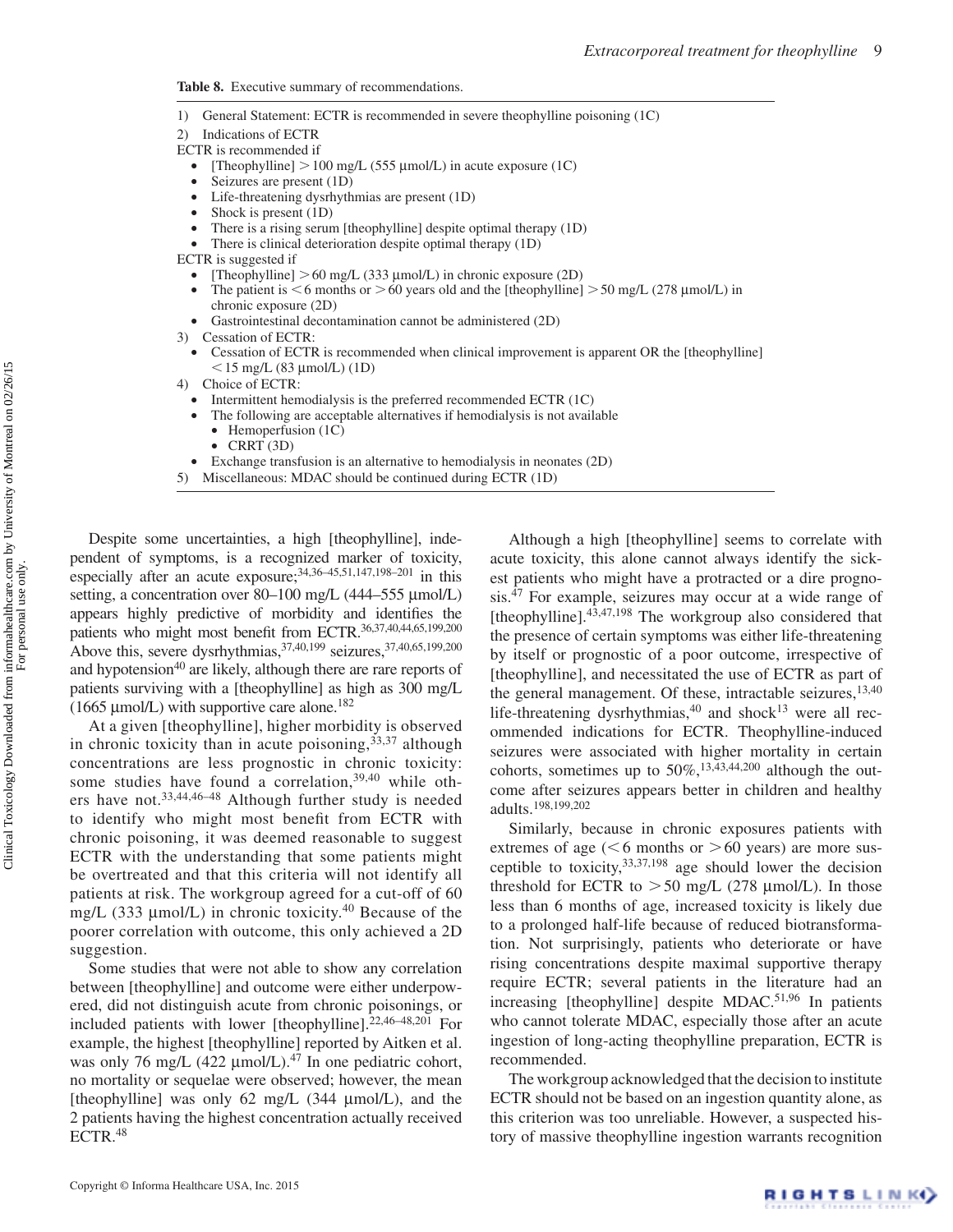that ECTR may become needed and early communication with a center that can perform ECTR is encouraged.<sup>[203](#page-14-16)</sup>

# *(3) Cessation of ECTR:*

• Cessation of ECTR is recommended when clinical improvement is apparent OR the [theophylline] is  $\leq$  15 mg/L (83 µmol/L) (1D)

Rationale: The workgroup felt that once the [theophylline] fell to within the therapeutic range, most if not all of toxic symptoms would have disappeared; in several studies, no toxicity was observed when the [theophylline] was $\leq 15$  mg/L (83  $\mu$ mol/L).<sup>[39,](#page-10-25)[42,](#page-11-35)[43](#page-11-34),[45](#page-11-0)</sup> It was also considered safe to discontinue ECTR when clinical improvement is apparent. Following ECTR, the [theophylline] may rebound due to redistribution from red blood cells and deeper compartments. Although the extent of this rebound can reach 30%, this rarely causes clinical concern,<sup>[66](#page-11-25)</sup> unless it is caused by ongoing absorption in which case either a prolonged or a repeat treatment with ECTR may be needed.<sup>204</sup> Close observation of patients following ECTR is indicated.

# *(4) Choice of ECTR:*

- Intermittent hemodialysis is the preferred ECTR (1C)
- The following are acceptable alternatives if hemodialysis is not available:
- Hemoperfusion (1C)
- CRRT (3D**)**
- Exchange transfusion is an adequate alternative to hemodialysis in neonates (2D)

Rationale: As shown in [Table 6,](#page-6-0) the greatest theophylline clearance is obtained via charcoal hemoperfusion. Theophylline poisoning was once the most common reason for hemoperfusion use in the US.<sup>205</sup> With the advent of new high-efficiency filters, better performing catheters, and higher achievable blood flow rates, the clearances achievable with hemodialysis now rival those with hemoperfusion.<sup>[206,](#page-14-19)207</sup> In one comparative cohort study published in 1997 (when most of the latest improvements in hemodialysis technology were not implemented), $67$  both the theophylline clearance and half-life statistically favored hemoperfusion over hemodialysis. However, this did not translate into a clinical benefit and was compounded by a statistically significant higher complication rate during hemoperfusion.

The marginal kinetic benefit of charcoal hemoperfusion, which remains debatable with more recent data, is outweighed by its higher incidence of complications (which were occasionally severe),  $67$  higher cost,  $201,208$  $201,208$  lower availability,  $209$ and presence of column saturation which can be rapid with either resin or charcoal adsorbents.[97](#page-12-14),[126,](#page-12-23)[136,](#page-13-7)[138](#page-13-2)[,145](#page-13-29)[,201](#page-14-12)

The data are more limited for CRRT, but in general CRRT is associated with a lower clearance rate than hemodialysis<sup>156</sup> and should only be offered if hemodialysis is not available or feasible. Other ECTRs such as peritoneal dialysis, liver support therapies and therapeutic plasma exchange do not offer any specific advantage over hemodialysis or hemoperfusion<sup>210</sup> and were not recommended by the workgroup. Because of the low  $V_D$  of theophylline, exchange transfusion was recognized as a useful alternative to hemodialysis in newborns as this technique is relatively simpler to perform in this population.

# *(5) Miscellaneous: MDAC should be continued during ECTR (1D)*

Rationale: MDAC may enhance elimination of theophylline,[54](#page-11-31) may prevent on-going absorption from modifiedrelease preparations, and thereby may reduce overall toxicity in theophylline-poisoned patients. MDAC is currently recommended for these indications by various toxicology societies.<sup>[53](#page-11-8)</sup> The workgroup supported MDAC during ECTR in patients with no contraindications to its use. Its toxicokinetic effect would likely be additive to ECTR.

# **Conclusion**

Here, the EXTRIP workgroup presents its recommendations for ECTRs in theophylline poisoning. Evidence suggests that theophylline is readily dialyzable and that enhancing elimination with hemodialysis or hemoperfusion is superior to MDAC. In severe cases, the group unanimously supported the use of ECTR and felt that the advantages largely outweighed costs and risks associated with the use of ECTR, despite the paucity of robust clinical studies.

#### **Acknowledgements**

We would like to acknowledge the tremendous work of our dedicated translators: Marcela Covica, Alexandra Angulo, Ania Gresziak, Monique Cormier, Samantha Challinor, Martine Blanchet, Gunel Alpman, Joshua Pepper, Lee Anderson, Andreas Betz, Tetsuya Yamada, Nathalie Eeckhout, Matthew Fisher, Ruth Morton, Denise Gemmellaro, Nadia Bracq, Olga Bogatova, Sana Ahmed, Christiane Frasca, Katalin Fenyvesi, Timothy Durgin, Helen Johnson, Martha Oswald, Ewa Brodziuk, David Young, Akiko Burns, Anna Lautzenheiser, Banumathy Sridharan, Charlotte Robert, Liliana Ionescu, Lucile Mckay, Vilma Etchart, Valentina Bartoli, Nathan Weatherdon, Marcia Neff, Margit Tischler, Sarah Michel, Simona Vairo, Mairi Arbuckle, Luc Ranger, Nerissa Lowe, Angelina White, Salih Topal, John Hartmann, Karine Mardini, Mahala Bartle Mathiassen, Anant Vipat, Gregory Shapiro, Hannele Marttila, and Kapka Lazorova. We also acknowledge the important contribution from our librarians and secretarial aids: Marc Lamarre, David Soteros, Salih Topal, Henry Gaston, and Brenda Gallant.

#### **Declaration of interest**

The authors declare that they have no conflict of interest financial or otherwise related to this work. Complete financial disclosure for each EXTRIP member can be found on [www.extrip-workgroup.org.](http://www.extrip-workgroup.org)

Funding for EXTRIP was obtained from industry in the form of unrestricted educational grants. These funds were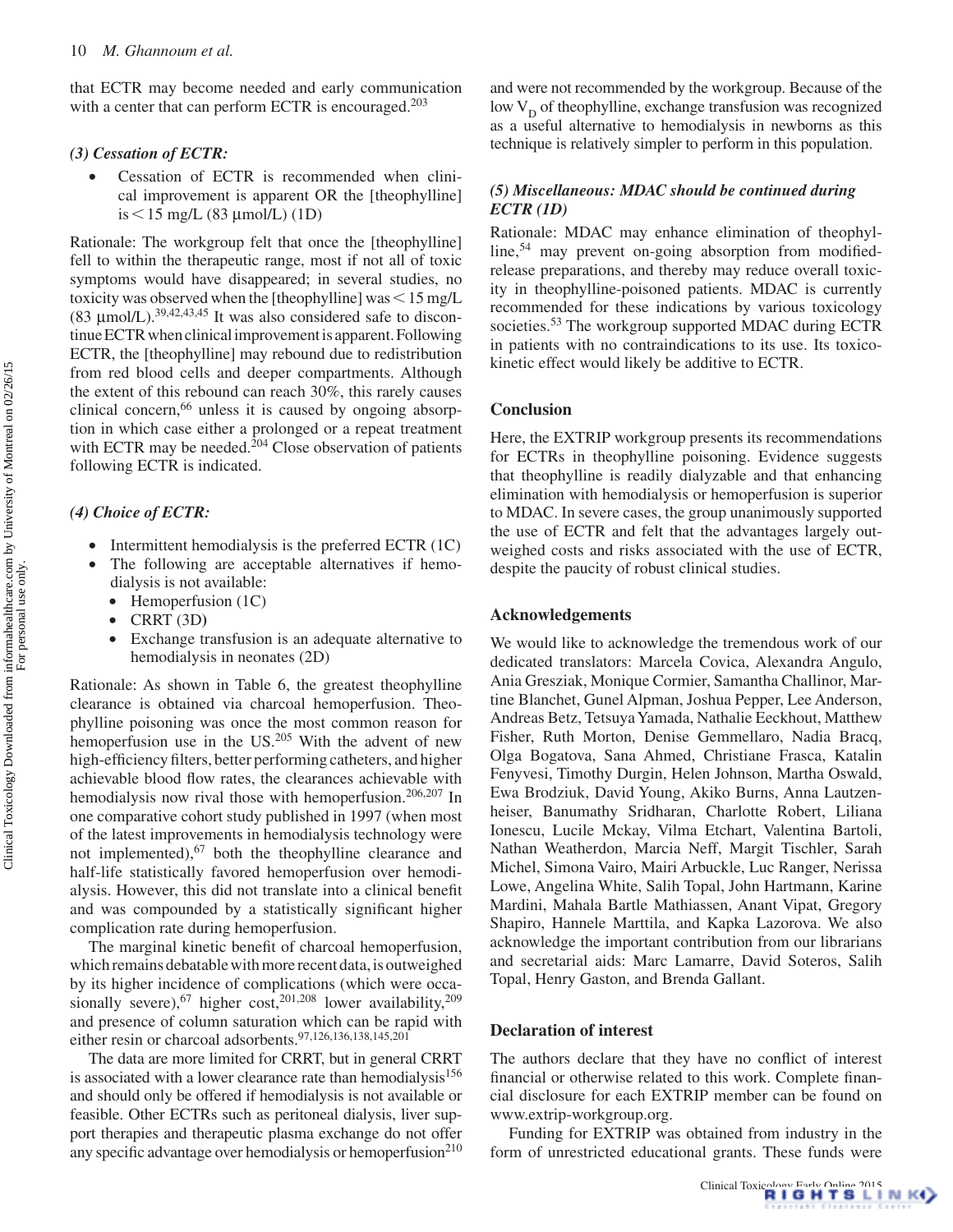used solely for expenses related to literature retrieval, translation of publications, and for reimbursement of conference calls and travel expenses for attendance at EXTRIP meetings. A list of EXTRIP sponsors can be found on [www.extrip](http://www.extripworkgroup.org)[workgroup.org.](http://www.extripworkgroup.org) There was no industry input into meeting organization, scientific content, development, or publication of the recommendations. Furthermore, presence of industry at meetings was not allowed, nor was awareness or comment of industry on the recommendations sought or accepted.

# **References**

- <span id="page-10-0"></span>1. Ghannoum M, Nolin TD, Lavergne V, Hoffman RS. Blood purification in toxicology: nephrology's ugly duckling. Adv Chronic Kidney Dis 2011; 18:160–166.
- <span id="page-10-24"></span>2. Lavergne V, Nolin TD, Hoffman RS, Robert D, Gosselin S, Goldfarb DS, et al. The EXTRIP (Extracorporeal Treatments In Poisoning) workgroup: Guideline methodology. Clin Toxicol 2012; 50:403–413.
- 3. Ghannoum M, Lavergne V, Nolin TD, Hoffman RS. The utility of extracorporeal treatment for acute thallium poisoning: the first recommendation from the Extracorporeal Treatment in Poisoning Workgroup. Clin Toxicol 2012; 50:574–720.
- 4. Mactier R, Laliberte M, Mardini J, Ghannoum M, Lavergne V, Gosselin S, et al. Extracorporeal treatment for barbiturate poisoning: recommendations from the EXTRIP Workgroup. Am J Kidney Dis 2014; 64:347–358.
- 5. Yates C, Galvao T, Sowinski KM, Mardini K, Botnaru T, Gosselin S, et al. Extracorporeal treatment for tricyclic antidepressant poisoning: Recommendations from the EXTRIP Workgroup. Semin Dial 2014; 27:381–389.
- 6. Gosselin S, Juurlink DN, Kielstein JT, Ghannoum M, Lavergne V, Nolin TD, et al. Extracorporeal treatment for acetaminophen poisoning: recommendations from the EXTRIP workgroup. Clin Toxicol (Phila) 2014; 52:856–867.
- 7. Lavergne V, Ouellet G, Bouchard J, Galvao T, Kielstein JT, Roberts DM, et al. Guidelines for reporting case studies on extracorporeal treatments in poisonings: methodology. Semin Dial 2014; 27:407–414.
- 8. Ghannoum M, Yates C, Galvao TF, Sowinski KM, Vo TH, Coogan A, et al. Extracorporeal treatment for carbamazepine poisoning: Systematic review and recommendations from the EXTRIP workgroup. Clin Toxicol (Phila) 2014; 52:993–1004.
- <span id="page-10-1"></span>9. Roberts DM, Yates C, Megarbane B, Winchester JF, Maclaren R, Gosselin S, et al. Recommendations for the role of extracorporeal treatments in the management of acute methanol poisoning: a systematic review and consensus statement. Crit Care Med 2015; 43:461–472.
- <span id="page-10-2"></span>10. Blouin RA, Bauer LA, Bustrack JA, Record KE, Bivins BA. Theophylline hemodialysis clearance. Ther Drug Monit 1980; 2:221–223.
- <span id="page-10-3"></span>11. Trembath PW, Boobois SW. Pharmacokinetics of a sustained-release theophylline formulation. Br J Clin Pharmacol 1980; 9:365–369.
- <span id="page-10-4"></span>12. Antoniou T, Gomes T, Mamdani MM, Juurlink DN. Ciprofloxacininduced theophylline toxicity: a population-based study. Eur J Clin Pharmacol 2011; 67:521–526.
- <span id="page-10-5"></span>13. Gaudreault P, Guay J. Theophylline poisoning. Pharmacological considerations and clinical management. Med Toxicol 1986; 1: 169–191.
- <span id="page-10-6"></span>14. Levy G, Koysooko R. Renal clearance of theophylline in man. J Clin Pharmacol 1976; 16:329–332.
- <span id="page-10-7"></span>15. Jusko WJ, Schentag JJ, Clark JH, Gardner M, Yurchak AM. Enhanced biotransformation of theophylline in marihuana and tobacco smokers. Clin Pharmacol Ther 1978; 24:405–410.
- 16. Hendeles L, Weinberger M, Bighley L. Disposition of theophylline after a single intravenous infusion of aminophylline. Am Rev Respir Dis 1978; 118:97–103.
- 17. Powell JR, Thiercelin JF, Vozeh S, Sansom L, Riegelman S. The influence of cigarette smoking and sex on theophylline disposition. Am Rev Respir Dis 1977; 116:17–23.
- 18. Nielsen-Kudsk F, Magnussen I, Jakobsen P. Pharmacokinetics of theophylline in ten elderly patients. Acta Pharmacol Toxicol (Copenh) 1978;42: 226–234.
- 19. Antal EJ, Kramer PA, Mercik SA, Chapron DJ, Lawson IR. Theophylline pharmacokinetics in advanced age. Br J Clin Pharmacol 1981; 12:637–645.
- 20. Jenne JW, Wyze MS, Rood FS, MacDonald FM. Pharmacokinetics of theophylline. Application to adjustment of the clinical dose of aminophylline. Clin Pharmacol Ther 1972; 13:349–360.
- <span id="page-10-8"></span>21. Chrzanowski FA, Niebergall PJ, Mayock RL, Taubin JM, Sugita ET. Kinetics of intravenous theophylline. Clin Pharmacol Ther 1977; 22:188–195.
- <span id="page-10-9"></span>22. Greenberg A, Piraino BH, Kroboth PD, Weiss J. Severe theophylline toxicity. Role of conservative measures, antiarrhythmic agents, and charcoal hemoperfusion. Am J Med 1984; 76:854–860.
- <span id="page-10-10"></span>23. Lelo A, Birkett DJ, Robson RA, Miners JO. Comparative pharmacokinetics of caffeine and its primary demethylated metabolites paraxanthine, theobromine and theophylline in man. Br J Clin Pharmacol 1986; 22:177–182.
- <span id="page-10-11"></span>24. Le Guennec JC, Billon B. Delay in caffeine elimination in breast-fed infants. Pediatrics 1987; 79:264–268.
- <span id="page-10-12"></span>25. Mowry JB, Spyker DA, Cantilena LR, Jr., Bailey JE, Ford M. 2012 annual report of the American association of poison control centers' national poison data system (NPDS): 30th annual report. Clin Toxicol (Phila) 2013; 51:949–1229.
- <span id="page-10-13"></span>26. Litovitz TL, Holm KC, Bailey KM, Schmitz BF. 1991 annual report of the American association of poison control centers national data collection system. Am J Emerg Med 1992; 10:452–505.
- <span id="page-10-14"></span>27. Mahoori A, Hassani E, Noroozinia H, Javaheri N, Hatami S. Theophylline versus acetaminophen in the treatment of postdural puncture headache (PDPH). Middle East J Anaesthesiol 2013; 22:289–292.
- 28. Kapoor S. Theophylline and its direct anti-neoplastic effects. Respir Med 2013; pii: S0954–6111(13)00306–5.
- <span id="page-10-15"></span>29. Bilasy ME, Oraby MA, Ismail HM, Maklady FA. Effectiveness of theophylline in preventing contrast-induced nephropathy after coronary angiographic procedures. J Interv Cardiol 2012; 25: 404–410.
- <span id="page-10-16"></span>30. Lawyer C, Aitchison J, Sutton J, Bennett W. Treatment of theophylline neurotoxicity with resin hemoperfusion. Ann Intern Med 1978; 88:516–517.
- <span id="page-10-17"></span>31. Perrin C, Debruyne D, Lacotte J, Laloum D, Bonte JB, Moulin M. Treatment of caffeine intoxication by exchange transfusion in a newborn. Acta Paediatr Scand 1987; 76:679–681.
- <span id="page-10-18"></span>32. Eldridge FL, Paydarfar D, Scott SC, Dowell RT. Role of endogenous adenosine in recurrent generalized seizures. Exp Neurol 1989; 103:179–185.
- <span id="page-10-19"></span>33. Shannon M, Lovejoy FH, Jr. Effect of acute versus chronic intoxication on clinical features of theophylline poisoning in children. J Pediatr 1992; 121:125–130.
- <span id="page-10-20"></span>34. Shannon M. Life-threatening events after theophylline overdose: a 10-year prospective analysis. Arch Intern Med 1999; 159:989–994.
- <span id="page-10-21"></span>35. Shannon M. Hypokalemia, hyperglycemia and plasma catecholamine activity after severe theophylline intoxication. J Toxicol Clin Toxicol 1994; 32:41–47.
- <span id="page-10-22"></span>36. Parr MJ, Anaes FC, Day AC, Kletchko SL, Crone PD, Rankin AP. Theophylline poisoning—a review of 64 cases. Intensive Care Med 1990; 16:394–398.
- <span id="page-10-23"></span>37. Shannon M. Predictors of major toxicity after theophylline overdose. Ann Intern Med 1993; 119:1161–1167.
- 38. Covelli HD, Knodel AR, Heppner BT. Predisposing factors to apparent theophylline-induced seizures. Ann Allergy 1985; 54: 411–415.
- <span id="page-10-25"></span>39. Jacobs MH, Senior RM, Kessler G. Clinical experience with theophylline. Relarionships between dosage, serum concentration, and toxicity. JAMA 1976; 235:1983–1986.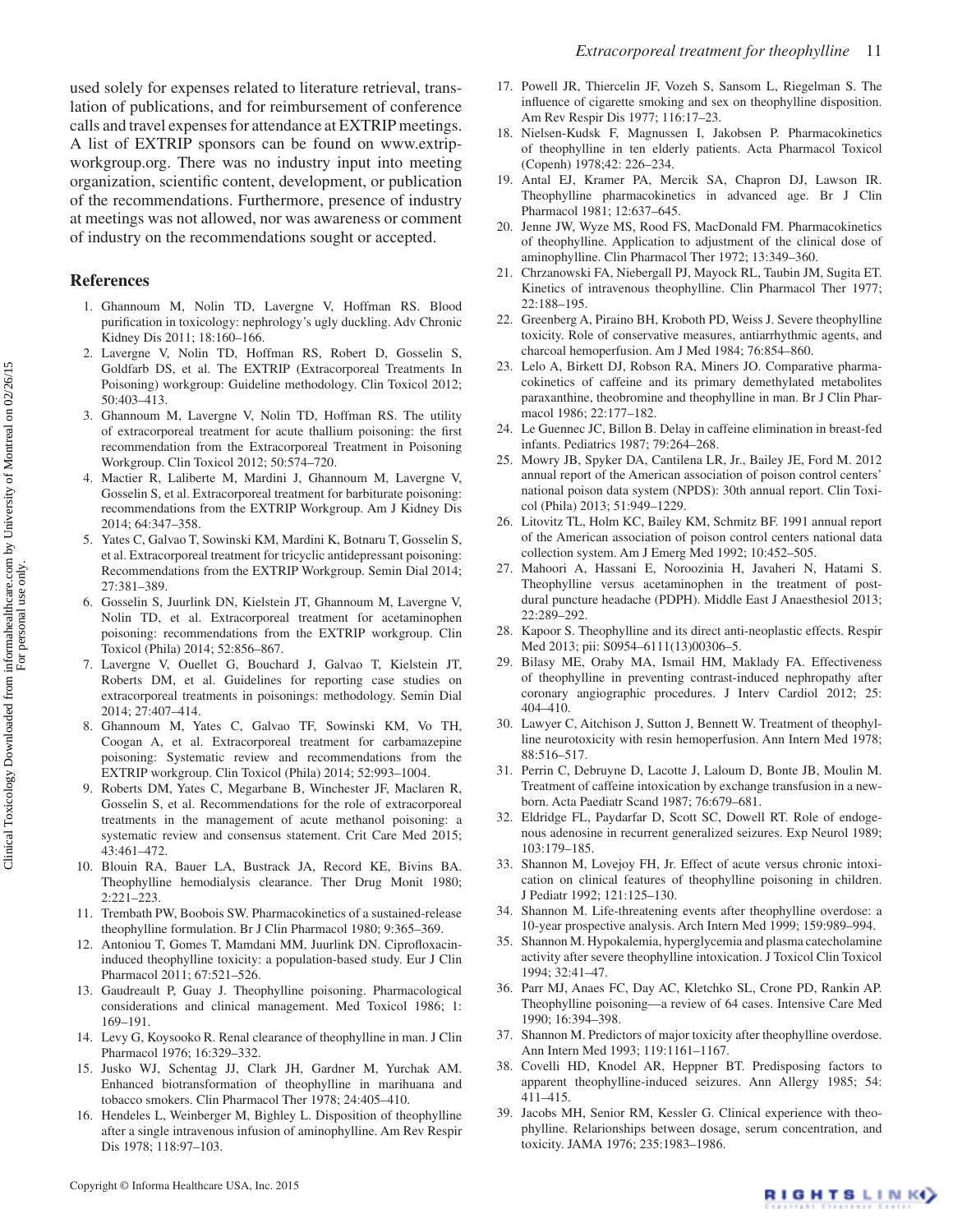- <span id="page-11-23"></span>40. Olson KR, Benowitz NL, Woo OF, Pond SM. Theophylline overdose: acute single ingestion versus chronic repeated overmedication. Am J Emerg Med 1985; 3:386–394.
- 41. Hendeles L, Bighley L, Richardson RH, Hepler CD, Carmichael J. Frequent toxicity from IV aminophylline infusions in critically ill patients. Drug Intell Clin Pharm 1977; 12:11–18.
- <span id="page-11-35"></span>42. Burkle WS, Gwizdala CJ. Evaluation of "toxic" serum theophylline concentrations. Am J Hosp Pharm 1981; 38:1164–1166.
- <span id="page-11-34"></span>43. Zwillich CW, Sutton FD, Neff TA, Cohn WM, Matthay RA, Weinberger MM. Theophylline-induced seizures in adults. Correlation with serum concentrations. Ann Intern Med 1975; 82: 784–787.
- <span id="page-11-1"></span>44. Sessler CN. Theophylline toxicity: clinical features of 116 consecutive cases. Am J Med 1990; 88:567–576.
- <span id="page-11-0"></span>45. Hall KW, Dobson KE, Dalton JG, Ghignone MC, Penner SB. Metabolic abnormalities associated with intentional theophylline overdose. Ann Intern Med 1984; 101:457–462.
- <span id="page-11-2"></span>46. Bertino JS, Jr., Walker JW. Reassessment of theophylline toxicity. Serum concentrations, clinical course, and treatment. Arch Intern Med 1987; 147:757–760.
- <span id="page-11-33"></span>47. Aitken ML, Martin TR. Life-threatening theophylline toxicity is not predictable by serum levels. Chest 1987; 91:10–14.
- <span id="page-11-3"></span>48. Witkowski AA, Meert KL, Sarnaik AP. Management of theophylline poisoning in children. Int Pediatr 1998; 13:98–101.
- <span id="page-11-4"></span>49. Hoffman RJ. Methylxanthines and Selective B2 Adrenergic Agonists. In: Nelson LS, Lewin NA, Howland MA, Hoffman RS, Goldfrank LR, Flomenbaum N, editors. Goldfrank's toxicologic emergencies, 9th edition. 65. New York: McGraw-Hill Professional; 2011. p. 952–964.
- <span id="page-11-5"></span>50. Perry H. Theophylline poisoning 2014 [cited 2014 September 30]. Available from: [http://www.uptodate.com/contents/theophylline](http://www.uptodate.com/contents/theophylline-poisoning?source <2009>  <E035>  <2009> search_result)[poisoning?source](http://www.uptodate.com/contents/theophylline-poisoning?source <2009>  <E035>  <2009> search_result) = search\_result & search = theophylline&select edTitle =  $6~150$ .
- <span id="page-11-6"></span>51. Henderson A, Wright DM, Pond SM. Management of theophylline overdose patients in the intensive care unit. Anaesth Intensive Care 1992; 20:56–62.
- <span id="page-11-7"></span>52. Berlinger WG, Spector R, Goldberg MJ, Johnson GF, Quee CK, Berg MJ. Enhancement of theophylline clearance by oral activated charcoal. Clin Pharmacol Ther 1983; 33:351–354.
- <span id="page-11-8"></span>53. Vale J, Krenzelok EP., Barceloux VD. Position statement and practice guidelines on the use of multi-dose activated charcoal in the treatment of acute poisoning. American Academy of Clinical Toxicology; European Association of Poisons Centres and Clinical Toxicologists. J Toxicol Clin Toxicol 1999; 37:731–751.
- <span id="page-11-31"></span>54. Mahutte CK, True RJ, Michiels TM, Berman JM, Light RW. Increased serum theophylline clearance with orally administered activated charcoal. Am Rev Respir Dis 1983; 128:820–822.
- <span id="page-11-9"></span>55. True RJ, Berman JM, Mahutte CK. Treatment of theophylline toxicity with oral activated charcoal. Crit Care Med 1984; 12: 113–114.
- <span id="page-11-10"></span>56. Amitai Y, Lovejoy FH, Jr. Characteristics of vomiting associated with acute sustained release theophylline poisoning: Implications for management with oral activated charcoal. J Toxicol Clin Toxicol 1987; 25:539–554.
- <span id="page-11-11"></span>57. Sessler CN, Glauser FL, Cooper KR. Treatment of theophylline toxicity with oral activated charcoal. Chest 1985; 87:325–329.
- <span id="page-11-12"></span>58. Fountain J. Theophylline. Toxinz [www.toxinz.com.](http://www.toxinz.com ) Last accessed 2/13/2015.
- <span id="page-11-15"></span>59. 2.0 M. Theophylline: Truven Health Analytics Inc; 2014 [cited 2014 September 19]. Available from: [http://www.micromedexsolu](http://www.micromedexsolutions.com/micromedex2/librarian/ND_T/evidencexpert/ND_PR/evidencexpert/CS/09FAA1/ND_AppProduct/evidencexpert/DUPLICATIONSHIELDSYNC/606291/ND_PG/evidencexpert/ND_B/evidencexpert/ND_P/evidencexpert/PFActionId/evidencexpert.IntermediateToDocumentLink?)[tions.com/micromedex2/librarian/ND\\_T/evidencexpert/ND\\_PR/](http://www.micromedexsolutions.com/micromedex2/librarian/ND_T/evidencexpert/ND_PR/evidencexpert/CS/09FAA1/ND_AppProduct/evidencexpert/DUPLICATIONSHIELDSYNC/606291/ND_PG/evidencexpert/ND_B/evidencexpert/ND_P/evidencexpert/PFActionId/evidencexpert.IntermediateToDocumentLink?) [evidencexpert/CS/09FAA1/ND\\_AppProduct/evidencexpert/](http://www.micromedexsolutions.com/micromedex2/librarian/ND_T/evidencexpert/ND_PR/evidencexpert/CS/09FAA1/ND_AppProduct/evidencexpert/DUPLICATIONSHIELDSYNC/606291/ND_PG/evidencexpert/ND_B/evidencexpert/ND_P/evidencexpert/PFActionId/evidencexpert.IntermediateToDocumentLink?) [DUPLICATIONSHIELDSYNC/606291/ND\\_PG/evidencexpert/](http://www.micromedexsolutions.com/micromedex2/librarian/ND_T/evidencexpert/ND_PR/evidencexpert/CS/09FAA1/ND_AppProduct/evidencexpert/DUPLICATIONSHIELDSYNC/606291/ND_PG/evidencexpert/ND_B/evidencexpert/ND_P/evidencexpert/PFActionId/evidencexpert.IntermediateToDocumentLink?) [ND\\_B/evidencexpert/ND\\_P/evidencexpert/PFActionId/evidencex](http://www.micromedexsolutions.com/micromedex2/librarian/ND_T/evidencexpert/ND_PR/evidencexpert/CS/09FAA1/ND_AppProduct/evidencexpert/DUPLICATIONSHIELDSYNC/606291/ND_PG/evidencexpert/ND_B/evidencexpert/ND_P/evidencexpert/PFActionId/evidencexpert.IntermediateToDocumentLink?)[pert.IntermediateToDocumentLink?.](http://www.micromedexsolutions.com/micromedex2/librarian/ND_T/evidencexpert/ND_PR/evidencexpert/CS/09FAA1/ND_AppProduct/evidencexpert/DUPLICATIONSHIELDSYNC/606291/ND_PG/evidencexpert/ND_B/evidencexpert/ND_P/evidencexpert/PFActionId/evidencexpert.IntermediateToDocumentLink?) Accessed 13th February 2015.
- <span id="page-11-13"></span>60. Hymel G. Theophylline toxicity. 2013 [cited Sept 30th 2014]. In: Medscape [Internet]. New York, [cited September 30th 2014]. Available from: [http://emedicine.medscape.com/article/818847](http://emedicine.medscape.com/article/818847-overview) [overview.](http://emedicine.medscape.com/article/818847-overview) Accessed 13th February 2015.
- <span id="page-11-14"></span>61. Wikitox. Theophylline. 2.1.11.4.8.2. Available from: [http://cur](http://curriculum.toxicology.wikispaces.net/2.1.11.4.8.2 <2009>  <E031>  <2009> Theophylline)[riculum.toxicology.wikispaces.net/2.1.11.4.8.2](http://curriculum.toxicology.wikispaces.net/2.1.11.4.8.2 <2009>  <E031>  <2009> Theophylline) + Theophylline. Accessed 13th February 2015.
- <span id="page-11-16"></span>62. Appraisal of guidelines for research, evaluation. AGREE instrument. London: The AGREE Collaboration; 2001.
- <span id="page-11-17"></span>63. Atkins D, Best D, Briss PA, Eccles M, Falck-Ytter Y, Flottorp S, et al. Grading quality of evidence and strength of recommendations. BMJ 2004; 328:1490.
- <span id="page-11-18"></span>64. Fitch K, Bernstein SJ, Aguilar MD, Burnand B, LaCalle JR, Lazaro P, et al. The RAND/UCLA Appropriateness Method User's Manual. Santa Monica, USA: RAND; 2011. Available from: [http://](http://www.rand.org/) [www.rand.org/.](http://www.rand.org/)
- <span id="page-11-19"></span>65. Woo OF, Pond SM, Benowitz NL, Olson KR. Benefit of hemoperfusion in acute theophylline intoxication. J Toxicol Clin Toxicol 1984; 22:411–424.
- <span id="page-11-25"></span>66. Park GD, Spector R, Roberts RJ, Goldberg MJ, Weismann D, Stillerman A, Flanigan MJ. Use of hemoperfusion for treatment of theophylline intoxication. Am J Med 1983; 74:961–966.
- <span id="page-11-20"></span>67. Shannon MW. Comparative efficacy of hemodialysis and hemoperfusion in severe theophylline intoxication. Acad Emerg Med 1997; 4:674–678.
- <span id="page-11-21"></span>68. Kennedy HJ, Greaves M, Triger DR. Clinical experience with the use of charcoal haemoperfusion: is prostacyclin required? Life Support Syst 1985; 3:115–122.
- <span id="page-11-22"></span>69. Gaudreault P, Wason S, Lovejoy FH, Jr. Acute pediatric theophylline overdose. Clinical severity, pharmacokinetics and treatment in 28 patients. Vet Hum Toxicol 1982; 24:282.
- <span id="page-11-24"></span>70. Acikalin A, Gulen M, Kosenli O, Topal M. Theophylline poisoning: haemodialysis or haemoperfusion. Akademik Acil Tip Olgu Sunumlari Dergisi 2011; 2:39–41.
- 71. Ahlmen J, Heath A, Herlitz H, Kvist L, Mellstrand T. Treatment of oral theophylline poisoning. Acta Med Scand 1984; 216: 423–426.
- 72. Alvan G, Asaba H, Bergstrom J. Acute theophylline intoxication treated with hemoperfusion in combination with hemodialysis. Lakartidningen 1982; 79:745–746.
- <span id="page-11-32"></span>73. Baldwin LN, Henderson A, Potter JM. Theophylline poisoning in an elderly woman mistaken for acute myocardial infarction. Clin Intensive Care 1993; 4:73–74.
- <span id="page-11-26"></span>74. Barazarte V, Rodriguez Z, Ceballos S, Espinoza OB, Irastorza IM, Ramirez MS. Exchange transfusion in a case of severe theophylline poisoning. Vet Hum Toxicol 1992; 34:524.
- <span id="page-11-28"></span>75. Bentur Y, Singer P, Hoffer E, Aloufy A. Charcoal hemoperfusion in theophylline poisoning. Harefuah 1987; 113:106–108.
- 76. Besbas N, Ozcelik U, Soylemezoglu O, Saatci U, Bakkaloglu A. Hemoperfusion treatment in theophylline toxicity: a case report. Cocuk Sagligi ve Hastaliklari Dergisi 1993; 36:259–262.
- <span id="page-11-27"></span>77. Biberstein MP, Ziegler MG, Ward DM. Use of beta-blockade and hemoperfusion for acute theophylline poisoning. West J Med 1984; 141:485–490.
- 78. Bouffard J, Lardet G, Tissot S, Perrot D, Delafosse B, Motin J. Theophylline intoxication: toxicokinetic evaluation of hemodialysis. Intensive Care Med 1993; 19:122.
- 79. Brubacher JR, Levine B, Hoffman RS. Intestinal pseudo-obstruction (Ogilvie's syndrome) in theophylline overdose. Vet Hum Toxicol 1996; 38:368–370.
- 80. Buckley BM, Braithwaite RA, Vale JA. Theophylline poisoning. Lancet 1983; 2:618.
- 81. Burgess E, Sargious P. Charcoal hemoperfusion for theophylline overdose: case report and proposal for predicting treatment time. Pharmacotherapy 1995; 15:621–624.
- <span id="page-11-29"></span>82. Chang TM, Espinosa-Melendez E, Francoeur TE, Eade NR. Albumin-collodion activated charcoal hemoperfusion in the treatment of severe theophylline intoxication in a 3-year-old patient.
- <span id="page-11-30"></span>Pediatrics 1980; 65:811–814.<br>83. Colonna F, Trappan A, de Vonderweid U, Nisi G. Peritoneal dialysis in a 6-weeks old preterm infant with severe theophylline intoxication. Minerva Pediatr 1996; 48: 383–385.

Clinical Toxicology Early Online 2015<br>R 1 G H T S L I N K()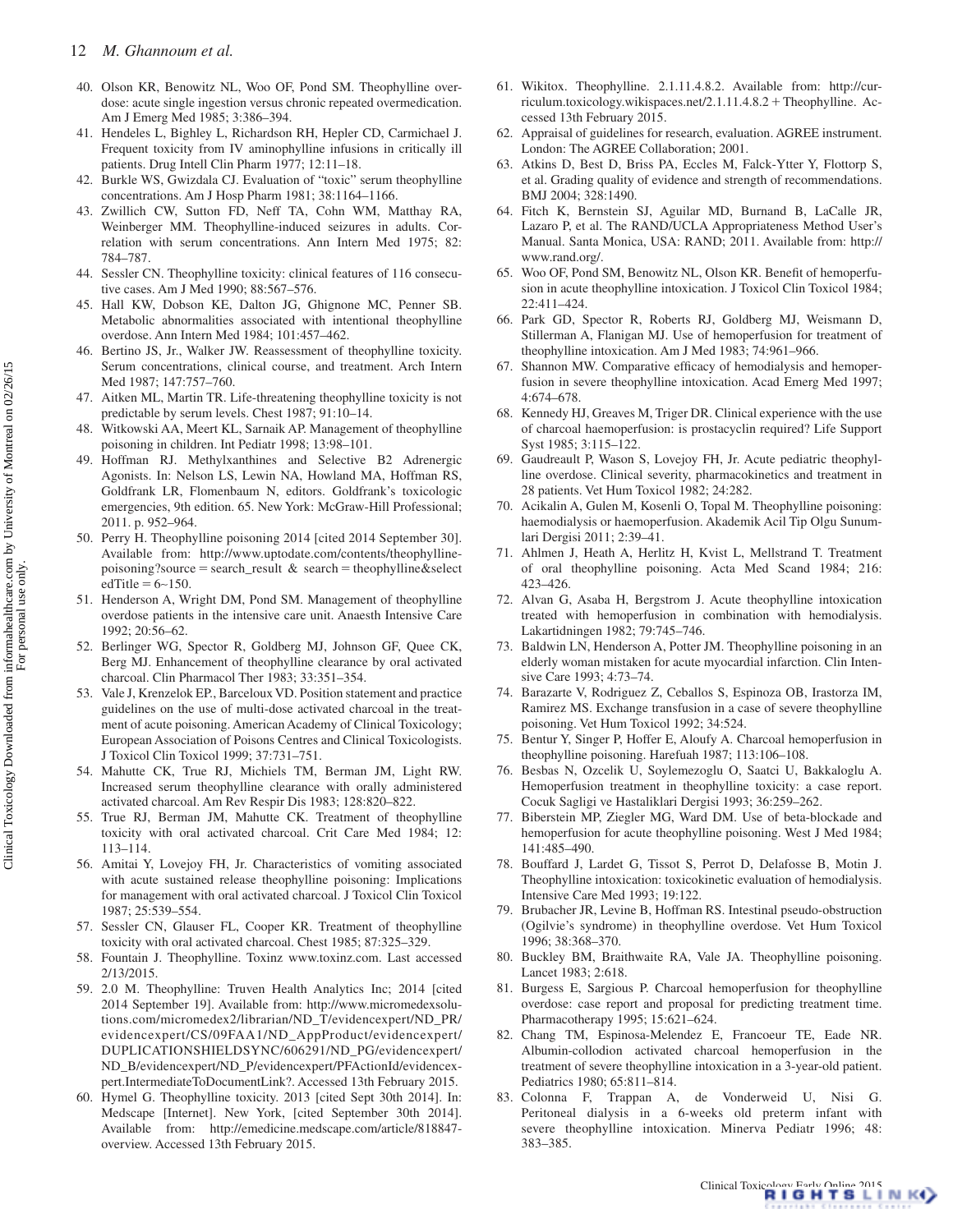- <span id="page-12-4"></span>84. Connell JM, McGeachie JF, Knepil J, Thomson A, Junor B. Self-poisoning with sustained-release aminophylline: secondary rise in serum theophylline concentration after charcoal haemoperfusion. Br Med J (Clin Res Ed) 1982; 284:943.
- <span id="page-12-16"></span>85. Devaux AM, Leluyer B, Corbery F, Pierre G, Ensel P. Massive theophylline poisoning in a child. Value of extrarenal dialysis. Presse medicale (Paris, France: 1983). 1983; 12:1998–1999.
- 86. Drent M, Kuks PF, van den Bosch JM, Brandt KH. Psychiatric symptoms due to theophylline overdose; the necessity of blood level monitoring. Ned Tijdschr Geneeskd 1993; 137:1831–1835.
- <span id="page-12-5"></span>87. Ehlers SM, Zaske DE, Sawchuk RJ. Massive theophylline overdose. Rapid elimination by charcoal hemoperfusion. JAMA 1978; 240:474–475.
- 88. Ferner RE, Pottage A, Ryan DW, Bateman DN. Charcoal-column haemoperfusion does not significantly enhance chlormethiazole removal. Hum Toxicol 1986; 5:367–368.
- <span id="page-12-10"></span>89. Filejski W, Kurowski V, Batge B, Mentzel H, Djonlagic H. The clinical course and therapy of massive theophylline poisoning. Dtsch Med Wochenschr 1993; 118:1641–1646.
- <span id="page-12-11"></span>90. Gallagher EJ, Howland M, Greenblatt H. Hemolysis following treatment of theophylline overdose with coated charcoal hemoperfusion. J Emerg Med 1987; 5:19–22.
- <span id="page-12-0"></span>91. Gitomer JJ, Khan AM, Ferris ME. Treatment of severe theophylline toxicity with hemodialysis in a preterm neonate. Pediatr Nephrol 2001; 16:784–786.
- 92. Gordjani N, Burghard R, Leititis JU, Brandis M, Puschel CH, Gundert-Remy U. Acute intoxication with theophylline, proxyphylline and diprophylline in a 3-month-old infant after rectal application: pharmacokinetic data under hemoperfusion. Acta Paediatr Scand 1990; 79:112–114.
- <span id="page-12-19"></span>93. Gundert-Remy U, Krudewagen B, Hildebrandt R. Plasma concentrations of theophylline and its metabolites in a theophylline intoxicated child - Reevaluation of published K(m)-values. Br J Clin Pharmacol 1986; 22:617–618.
- <span id="page-12-21"></span>94. Henderson A, Pond SM. Rapid rise in serum theophylline concentration after overdose with sustained release theophylline. Med J Aust 1992; 157:354– 356.
- 95. Henderson JH, McKenzie CA, Hilton PJ, Leach RM. Continuous venovenous haemofiltration for the treatment of theophylline toxicity. Thorax 2001; 56:242–243.
- <span id="page-12-3"></span>96. Higgins RM, Hearing S, Goldsmith DJ, Keevil B, Venning MC, Ackrill P. Severe theophylline poisoning: charcoal haemoperfusion or haemodialysis? Postgrad Med J 1995; 71:224–226.
- <span id="page-12-14"></span>97. Hootkins R, Sr., Lerman MJ, Thompson JR. Sequential and simultaneous "in series" hemodialysis and hemoperfusion in the management of theophylline intoxication. J Am Soc Nephrol 1990; 1:923–926.
- 98. Itoh Y, Nagaki S, Kuyama N, Hirano K, Sunahara M, Funatsuka M, et al. A case of acute theophylline intoxication with repeated status convulsivus. No To Hattatsu 1999; 31:559–564.
- 99. Jefferys DB, Raper SM, Helliwell M, Berry DJ, Crome P. Haemoperfusion for theophylline overdose. Br Med J 1980; 280:1167.
- 100. Jira PE, Semmekrot BA, Vree TB, Monnens LAH. Theophylline intoxication in children. Ned Tijdschr Geneeskd 1996; 140: 1608–1611.
- <span id="page-12-6"></span>101. Kelly WJ, Parkin WG. Charcoal hemoperfusion treatment of severe theophylline toxicity. Aust N Z J Med 1985; 15:75–77.
- 102. Kingston R, Davin T, Soxena K, Zola E. Theophylline toxicity: charcoal hemoperfusion. Vet Hum Toxicol 1982; 24:284.
- <span id="page-12-13"></span>103. Kneser J, Wehmeier P, Lichtinghagen R, Hoeper MM, Kielstein JT. Successful treatment of life threatening theophylline intoxication in a pregnant patient by hemodialysis. Clin Nephrol 2013; 80:72–74.
- 104. Koeijers JJ, Verhoeven CL, Boersma HH, van Mook WNKA. Treatment of theophylline intoxication using continuous venovenous haemofiltration. Neth J Crit Care 2008; 12:32–34.
- 105. Korsheed S, Selby NM, Fluck RJ. Treatment of severe theophylline poisoning with the molecular adsorbent recirculating system (MARS). Nephrol Dial Transplant 2007; 22:969–970.
- 106. Kretz M, Fischbach M, Simeoni U, Farge A, Burtscher A, Geisert J, et al. Severe theophylline poisoning in children. Value of hemodialysis with high permeability membrane. Arch Fr Pediatr 1988; 45:821–822.
- 107. Krishna GG, Zahrowski JJ, Nissenson AR. Hemodialysis for theophylline overdose. Dialysis Transplant 1983;12:40.
- <span id="page-12-20"></span>108. Kukes VG, Tsoy AN, Gavrilenko LN, Bogovsky BP, Stefadu JG. Comparative study of methods for active theophylline removal. Eur J Pharmacol 1990; 183:2373.
- 109. Kurczabinska-Lubon D, Nowicka M, Stoltny L, Lubon D, Lubina A, Karpel E. Haemofiltration for severe suicidal theophylline poisoning. Case report Anestezjol Intens Ter 2005; 37:251–254.
- 110. Laggner AN, Kaik G, Lenz K, Druml W, Kleinberger G. Treatment of severe poisoning with slow release theophylline. Br Med J (Clin Res Ed) 1984; 288:1497.
- <span id="page-12-1"></span>111. Laussen P, Shann F, Butt W, Tibballs J. Use of plasmapheresis in acute theophylline toxicity. Crit Care Med 1991; 19:288–290.
- 112. Leventhal LJ, Kochar G, Feldman NH, Podolsky SM, Stanek MS. Lactic acidosis in theophylline overdose. Am J Emerg Med 1989; 7:417–418.
- 113. Lim S, Tan SH, Ng TG, Tai DYH. Successful treatment of theophylline toxicity with continuous venovenous haemofiltration. Crit Care Shock 2005; 8:96–97.
- <span id="page-12-22"></span>114. Lim TK, Tan CC. Treatment of severe theophylline toxicity with oral activated charcoal and haemodialysis—a case report. Singapore Med J 1988; 29:601–603.
- <span id="page-12-7"></span>115. Lin JL, Lim PS. Continuous arteriovenous hemoperfusion in acute poisoning. Blood Purif 1994; 12:121–127.
- 116. Liu PH, Lee BJ, Wang CY, Hung DZ. Acute pancreatitis after severe theophylline overdose. Clin Toxicol 2008; 46:1103.
- 117. Lopez Puerta JJ, Homs Gimeno CA, Perez Llorens JC, Luque Gomez P, Celaya Perez S, Pardo Camacho F. Theophylline intoxication treated by charcoal hemoperfusion. Med Intensiva 1994; 18:44–45.
- <span id="page-12-8"></span>118. Lynn KL, Buttimore AL, Begg EJ, Gordon GS. Treatment of theophylline poisoning with haemoperfusion. N Z Med J 1988; 101:4–5.
- 119. MacDonald JB, Jones HM, Cowan RA. Rhabdomyolysis and acute renal failure after theophylline overdose. Lancet 1985; 1:932–933.
- 120. Majek M, Volnarova A, Holla Z, Lichvarova I, Valaska P. Acute theophylline intoxication - case report. Anesteziol Intenziv Med 2008; 19:197–202.
- <span id="page-12-17"></span>121. Miceli JN, Bidani A, Aronow R. Peritoneal dialysis of theophylline. Clin Toxicol 1979; 14:539–544.
- 122. Miceli JN, Clay B, Fleischmann LE, Sarnaik AP, Aronow R, Done AK. Pharmacokinetics of severe theophylline intoxication managed by peritoneal dialysis. Dev Pharmacol Ther 1980; 1:16–25.
- 123. Modi KB, Horn EH, Bryson SM. Theophylline poisoning and rhabdomyolysis. Lancet 1985; 2:160–161.
- <span id="page-12-9"></span>124. Molby L, Kruhoffer PK. Hemoperfusion in theophylline poisoning. Ugeskr Laeger 1991; 153:2363–2364.
- <span id="page-12-18"></span>125. Montoya-Cabrera MA, Lopez-Martin G, Hernandez-Zamora A. Treatment of aminophylline poisoning according to its pharmacologic properties. Gac Med Mex 1984; 120:347–350.
- <span id="page-12-23"></span>126. Mydlik M, Derzsiova K, Smolko P, Petrikova V, Vzentekova T. Hemoperfusion with Amberlite XAD-4 in acute theophylline poisoning. Cas Lek Cesk 1995; 134:145–146.
- <span id="page-12-2"></span>127. Nogue S, Nadal P, Torra M, Mangues MA. Effectiveness of hemodialysis in severe theophylline toxicity. Med Intensiva 1994; 18: 133–134.
- 128. Okada S, Teramoto S, Matsuoka R. Recovery from theophylline toxicity by continuous hemodialysis with filtration. Ann Intern Med 2000; 133:922.
- <span id="page-12-15"></span>129. Osborn HH, Henry G, Wax P, Hoffman R, Howland MA. Theophylline toxicity in a premature neonate—elimination kinetics of exchange transfusion. J Toxicol Clin Toxicol 1993; 31:639–644.
- 130. Powell B. A complex self-poisoning. CME J Geriatr Med 2001; 3:29–31.
- <span id="page-12-12"></span>131. Price L. Treatment of theophylline overdose using hemoperfusion. ANNA J 1987; 14:227–232.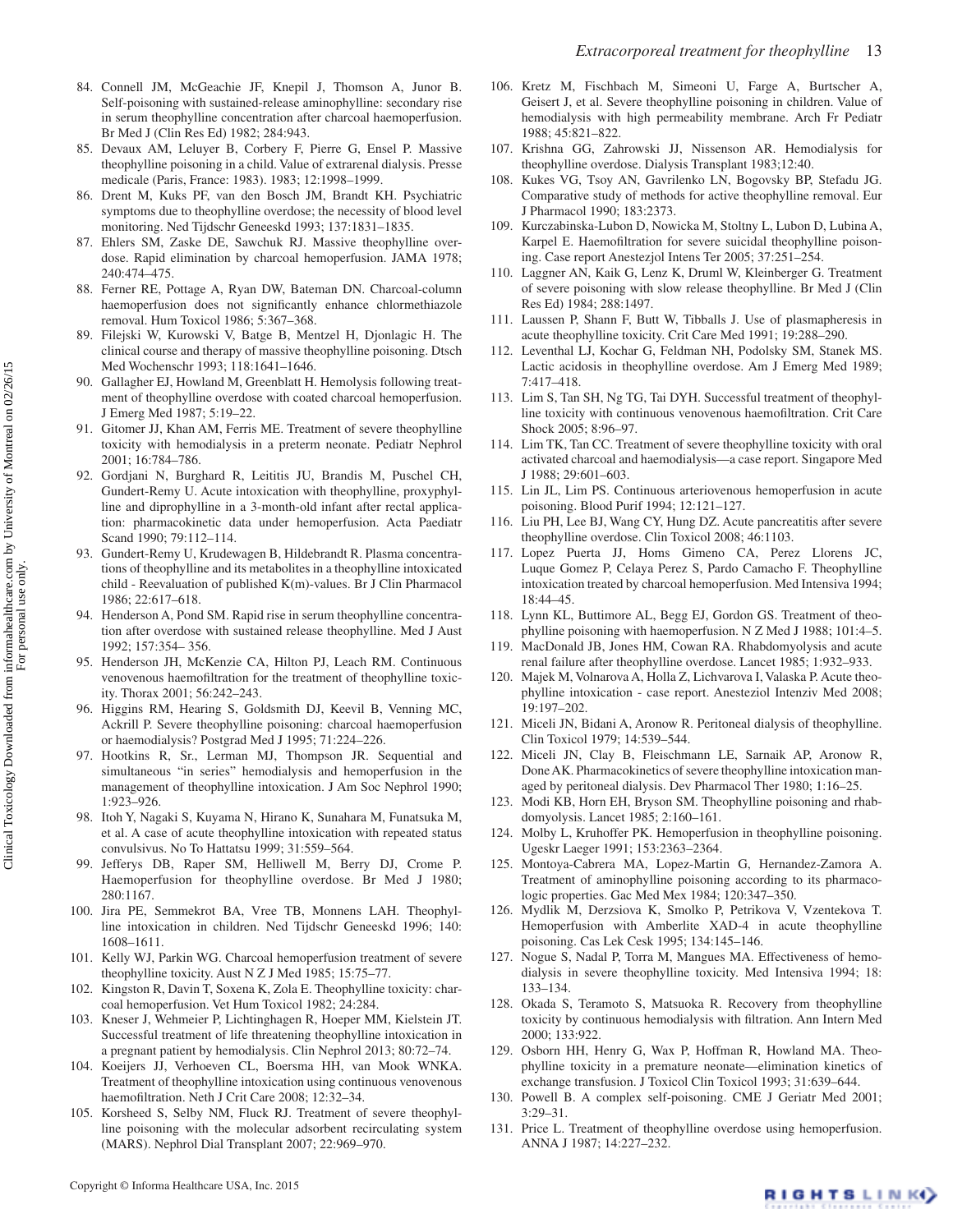- 132. Raper S, Crome P, Vale A, Helliwell M, Widdop B. Experience with activated carbon-bead haemoperfusion columns in the treatment of severe drug intoxication. A preliminary report. Arch Toxicol 1982; 49:303–310.
- 133. Reyes GM, Frutos Sanz MA, Aranda Lara P. Severe theophylline intoxication treated with charcoal hemoperfusion. Nefrologia 1986; 6:95–98.
- <span id="page-13-10"></span>134. Rietveld AP, Diderich PP. A patient with severe theophylline poisoning. Ned Tijdschr Geneeskd 1985; 129:1741–1743.
- <span id="page-13-6"></span>135. Roca A, Lens XM, Pastor A, Pascual R. Theophylline poisoning: use of hemoperfusion with activated charcoal. Rev Clin Esp 1988; 182:392–393.
- <span id="page-13-7"></span>136. Rongved G, Westlie L. Hemoperfusion/hemodialysis in the treatment of acute theophylline poisoning—description of a fatal case. Int J Clin Pharmacol Ther Toxicol 1986; 24:85–87.
- <span id="page-13-11"></span>137. Rothman A, Sessler CN. Management of theophylline toxicity. Va Med 1985; 112:504–508.
- <span id="page-13-2"></span>138. Russo ME. Management of theophylline intoxication with charcoalcolumn hemoperfusion. N Engl J Med 1979; 300:24–26.
- 139. Rutten J, van den Berg B, van Gelder T, van Saase J. Severe theophylline intoxication: a delay in charcoal haemoperfusion solved by oral activated charcoal. Nephrol Dial Transplant 2005; 20: 2868–2869.
- <span id="page-13-8"></span>140. Sahney S, Abarzua J, Sessums L. Hemoperfusion in theophylline neurotoxicity. Pediatrics 1983; 71:615–619.
- <span id="page-13-25"></span>141. Schwartz MP, Taylor AT. Multi-drug theophylline overdose. J Fam Pract 1989; 28:575–577.
- 142. Seneff M, Scott J, Friedman B, Smith M. Acute theophylline toxicity and the use of esmolol to reverse cardiovascular instability. Ann Emerg Med 1990; 19:671–673.
- <span id="page-13-3"></span>143. Shankar PS, Scott JH, Anderson CL. Charcoal haemodetoxification for theophylline toxicity. Indian J Chest Dis Allied Sci 1981; 23:93–96.
- 144. Shannon M, Wernovsky G, Morris C. Exchange transfusion in the treatment of severe theophylline poisoning. Pediatrics 1992; 89: 145–147.
- <span id="page-13-29"></span>145. Shechter P, Berkenstat H, Segal E, Rapoport J. Theophylline intoxication: clinical features and pharmacokinetics during treatment with charcoal hemoperfusion. Isr J Med Sci 1996; 32:766–770.
- 146. Soto J, Sacristan JA, de Francisco AM, Queipo C. Treatment of theophylline poisoning with hemodialysis. Med Clin (Barc) 1991; 96:115–116.
- <span id="page-13-26"></span>147. Stegeman CA, Jordans JG. Theophylline intoxication, clinical features, treatment and outcome: a case report and a review of the literature. Neth J Med 1991; 39:115–125.
- 148. Stegmayr BG. On-line hemodialysis and hemoperfusion in a girl intoxicated by theophylline. Acta Med Scand 1988; 223:565–567.
- <span id="page-13-27"></span>149. Teweleit S, Hippius M, Pfeifer R, Hoffmann A. Rhabdomyolysis as a rare complication of theophylline poisoning. Med Klin (Munich) 2001; 96:40–44.
- <span id="page-13-9"></span>150. Titley OG, Williams N. Theophylline toxicity causing rhabdomyolysis and acute compartment syndrome. Intensive Care Med 1992; 18:129–130.
- <span id="page-13-4"></span>151. Torrabadella P, Tomas R, Tomasa T, Paya JM, Rodriguez-Pazos M. Multiple intoxication with high levels of theophylline treated by hemodyalisis Med Intensiva 1994; 18:42–44.
- <span id="page-13-12"></span>152. Turk J, Aks SE, Hryhorczuk DO. Constraints on the enhancement of elimination of drugs with activated charcoal. Vet Hum Toxicol 1993; 35:489–495.
- 153. Uher M, Kurak M, Pisarcikova M, Filka J, Podracka L, Hulikova M, et al. Severe theophylline poisoning in children. Anesteziologie a Neodkladna Pece 2000; 11:125–128.
- <span id="page-13-13"></span>154. Uprichard AC, Bailie R, McAteer E. Management of severe theophylline overdosage by charcoal haemoperfusion. Ulster Med J 1984; 53:159–161.
- 155. van Kesteren RG, van Dijk A, Klein SW, van Heijst AN. Massive theophylline intoxication: effects of charcoal haemoperfusion on plasma and erythrocyte theophylline concentrations. Hum Toxicol 1985; 4:127–134.
- <span id="page-13-20"></span>156. Wisniewski M, Waldman W, Sein Anand J. Continuous venovenous hemodiafiltration in acute theophylline overdose - a case report. Clin Toxicol 2010; 48:248.
- 157. Yokoyama T. For which cases should clinicians perform blood purification in the management of acute poisoning? Clinical and pharmacological analyses. Chudoku Kenkyu 2004; 17:139–148.
- <span id="page-13-14"></span>158. Dietrich AM, Mortensen ME. Presentation and management of an acute caffeine overdose. Pediatr Emerg Care 1990; 6:296–298.
- 159. Gordon SM, Nanagas K, Mowry JB. Caffeine elimination halflife during peritoneal dialysis in a pediatric overdose. Clin Toxicol (Phila) 2004; 42:742.
- 160. Holstege CP, Hunter Y, Baer AB, Savory J, Bruns DE, Boyd JC. Massive caffeine overdose requiring vasopressin infusion and hemodialysis. J Toxicol Clin Toxicol 2003; 41:1003–1007.
- 161. Kapur R, Smith MD. Treatment of cardiovascular collapse from caffeine overdose with lidocaine, phenylephrine, and hemodialysis. Am J Emerg Med 2009; 27:253.e3–6.
- <span id="page-13-15"></span>162. Nagesh RV, Murphy KA, Jr. Caffeine poisoning treated by hemoperfusion. Am J Kidney Dis 1988; 12:316–318.
- <span id="page-13-28"></span>163. Walsh I, Wasserman GS, Mestad P, Lanman RC. Near-fatal caffeine intoxication treated with peritoneal dialysis. Pediatr Emerg Care 1987; 3:244–249.
- <span id="page-13-0"></span>164. Zimmerman PM, Pulliam J, Schwengels J, MacDonald SE. Caffeine intoxication: a near fatality. Ann Emerg Med 1985; 14:1227–1229.
- <span id="page-13-1"></span>165. Anderson JR, Poklis A, McQueen RC, Purtell JN, Slavin RG. Effects of hemodialysis on theophylline kinetics. J Clin Pharmacol 1983; 23:428–432.
- <span id="page-13-22"></span>166. Brown GS, Lohr TO, Mayor GH, Freitag JJ, Sanchez TV, Prasad JM. Peritoneal clearance of theophylline. Am J Kidney Dis 1981; 1:24–26.
- 167. Chang DB, Kuo SH, Yang PC, Shen FH, Luh KT. Clearance of theophylline by hemodialysis in one patient with chronic renal failure. Chest 1992; 102:1621–1623.
- 168. Evseev NG, Gorchakov VD, Didkovskii NA, Treskunov VK, Gavrilenko LN. Effects of hemosorption on pharmacokinetics of massive doses of theophylline in bronchial asthma. Sov Med 1989; 26–28.
- <span id="page-13-5"></span>169. Fleetham JA, Ginsburg JC, Nakatsu K, Wigle RD, Munt PW. Resin hemoperfusion as treatment for theophylline-induced seizures. Chest 1979; 75:741–742.
- <span id="page-13-17"></span>170. Kradjan WA, Martin TR, Delaney CJ, Blair AD, Cutler RE. Effect of hemodialysis on the pharmacokinetics of theophylline in chronic renal failure. Nephron 1982; 32:40–44.
- 171. Kroh UF, Lennartz H. Evaluation and first validation study on a simplified drug dosage algorithm for multiple organ failure patients. Ren Fail 1992; 14:579–585.
- 172. Leakey TE, Elias-Jones AC, Coates PE, Smith KJ. Pharmacokinetics of theophylline and its metabolites during acute renal failure. A case report Clin Pharmacokinet 1991; 21:400–408.
- <span id="page-13-23"></span>173. Lee CC, Wang LH, Majeske BL, Marbury TC. Pharmacokinetics of dyphylline elimination by uremic patients. J Pharmacol Exp Ther 1981; 217:340–344.
- <span id="page-13-18"></span>174. Lee CS, Marbury TC, Perrin JH, Fuller TJ. Hemodialysis of theophylline in uremic patients. J Clin Pharmacol 1979; 19:219–226.
- <span id="page-13-21"></span>175. Lee CS, Peterson JC, Marbury TC. Comparative pharmacokinetics of theophylline in peritoneal dialysis and hemodialysis. J Clin Pharmacol 1983; 23:274–280.
- <span id="page-13-16"></span>176. Levy G, Gibson TP, Whitman W, Procknal J. Hemodialysis clearance of theophylline. Jama 1977; 237:1466–1467.
- 177. Nicot G, Charmes JP, Lachatre G, Sautereau D, Valette JP, Eichler B, et al. Theophylline toxicity risks and chronic renal failure. Int J Clin Pharmacol Ther Toxicol 1989; 27:398–401.
- 178. Slaughter RL, Green L, Kohli R. Hemodialysis clearance of theophylline. Ther Drug Monit 1982; 4:191–193.
- 179. Urquhart R, Edwards C. Increased theophylline clearance during hemofiltration. Ann Pharmacother 1995; 29:787–788.
- <span id="page-13-19"></span>180. Vaziri ND, Barton CH, Ness R, Clark D. Dialysability of theophylline. J Dial 1978; 2:243–249.
- <span id="page-13-24"></span>181. Vree TB, Martea M, Tiggeler RG, Hekster YA, Hafkenscheid JC. Pharmacokinetics of theophylline and its metabolites in a patient

 $\overline{5}$